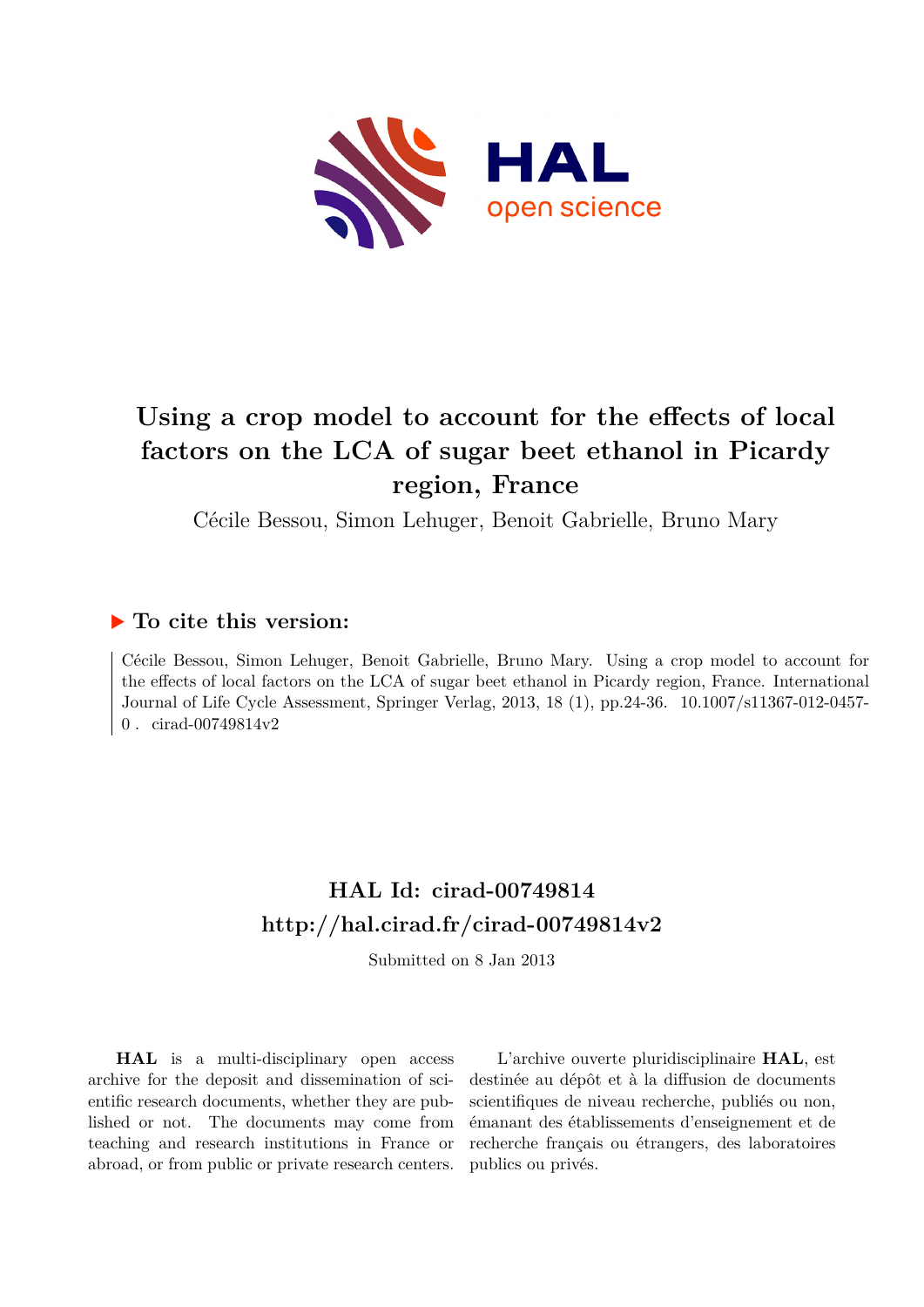### **Using a Crop Model to Account for the Effects of Local Factors on the LCA of Sugar Beet Ethanol in Picardy region, France**

Cécile Bessou<sup>1</sup>, Simon Lehuger<sup>2</sup>, Benoît Gabrielle<sup>3</sup>, Bruno Mary<sup>4</sup>

<sup>1</sup>CIRAD, Performance of perennial cropping systems research unit, Av. Agropolis, F-34398 Montpellier, France.

<sup>2</sup>INRA, Environment and agricultural crop research unit, F-78 850 Thiverval-Grignon, France

<sup>3</sup>AgroParisTech, INRA, Environment and agricultural crop research unit, F-78 850 Thiverval-Grignon, France

4 INRA, US1158 Agro-Impact, F-02 007 Laon-Mons, France

Corresponding author: Cécile Bessou, CIRAD, Avenue Agropolis, F-34398 Montpellier Cedex 5, France - Phone: +33 4 67 61 44 87 - Fax: +33 4 67 61 65 90

E-mail: cecile.bessou@cirad.fr

Key words: Biofuel, Ethanol, Sugar Beet, Local LCA, Greenhouse Gases, Agricultural Practices, Process-based Model, CERES-EGC, NOE2, N<sub>2</sub>O

Retrieve the publisher version at:

<http://link.springer.com/search?query=bessou&search-within=Journal&facet-journal-id=%2211367%22>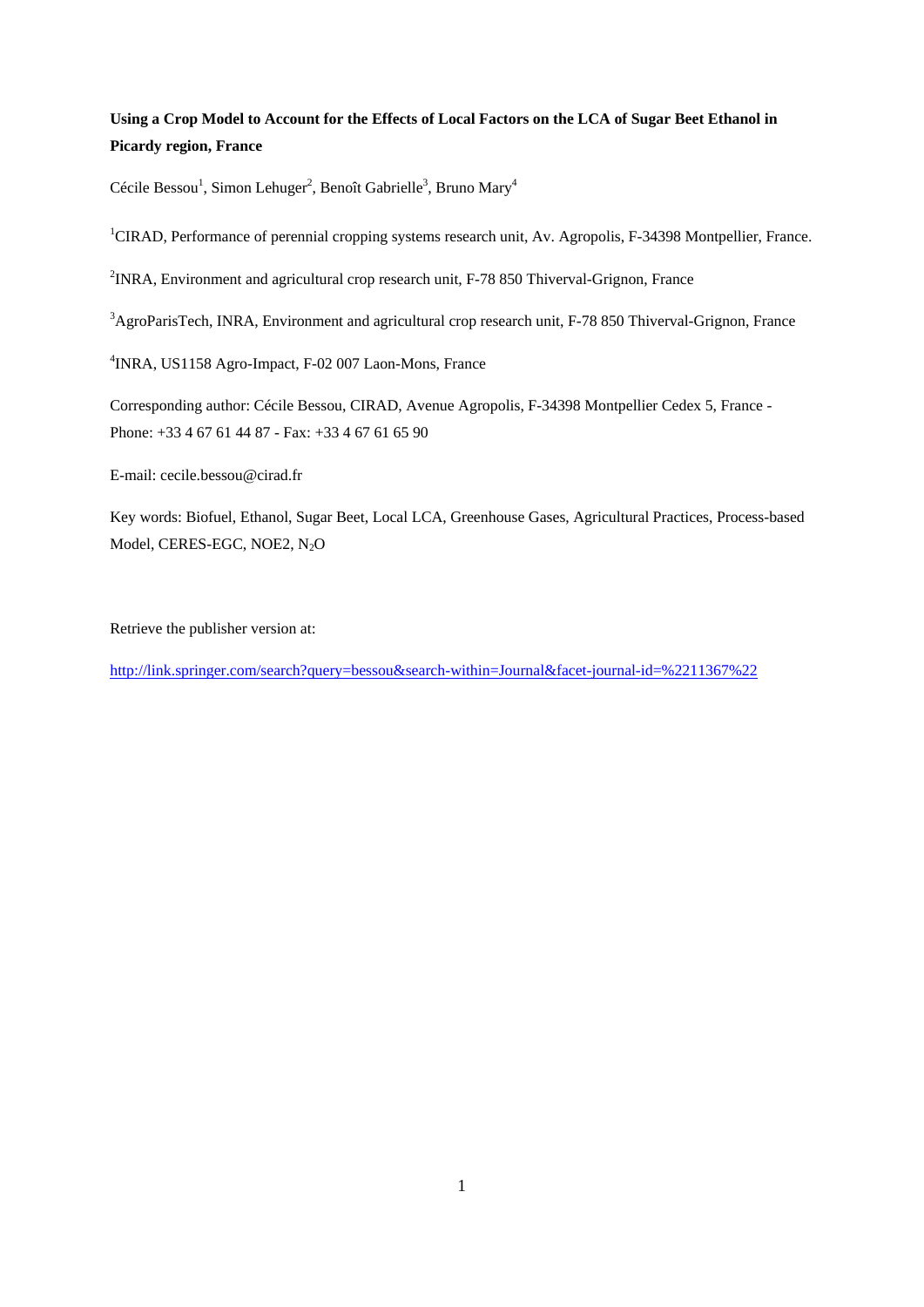#### **Abstract**

Background. The results of published Life Cycle Assessments (LCAs) of biofuels are characterized by a large variability, arising from the diversity of both biofuel chains and the methodologies used to estimate inventory data. Here, we suggest that the best option to maximize the accuracy of biofuel LCA is to produce local results taking into account the local soil, climatic and agricultural management factors.

Methods. We focused on a case-study involving the production of first-generation ethanol from sugar beet in the Picardy region in Northern France. To account for local factors, we first defined three climatic patterns according to rainfall from a 20-year series of weather data. We subsequently defined two crop rotations with sugar beet as a break crop, corresponding to current practice and an optimized management scenario, respectively. The six combinations of climate types and rotations were run with the process-based model CERES-EGC to estimate crop yields and environmental emissions. We completed the data inventory and compiled the impact assessments using Simapro v.7.1 and Ecoinvent database v2.0.

Results. Overall, sugar beet ethanol had lower impacts than gasoline for the abiotic depletion, global warming, ozone layer depletion and photochemical oxidation categories. In particular, it emitted between 28 and 42% less greenhouse gases than gasoline. Conversely, sugar beet ethanol had higher impacts than gasoline for acidification and eutrophication due to losses of reactive nitrogen in the arable field. Thus, LCA results were highly sensitive to changes in local conditions and management factors. As a result, an average impact figures for a given biofuel chain at regional or national scales may only be indicative within a large uncertainty band.

Conclusion. Although the crop model made it possible to take local factors into account in the life-cycle inventory, best management practices that achieved high yields while reducing environmental impacts could not be identified. Further modelling developments are necessary to better account for the effects of management practices, in particular regarding the benefits of fertiliser incorporation into the topsoil in terms of nitrogen losses abatement. Supplementary data and modelling developments also are needed to better estimate the emissions of pesticides and heavy metals in the field.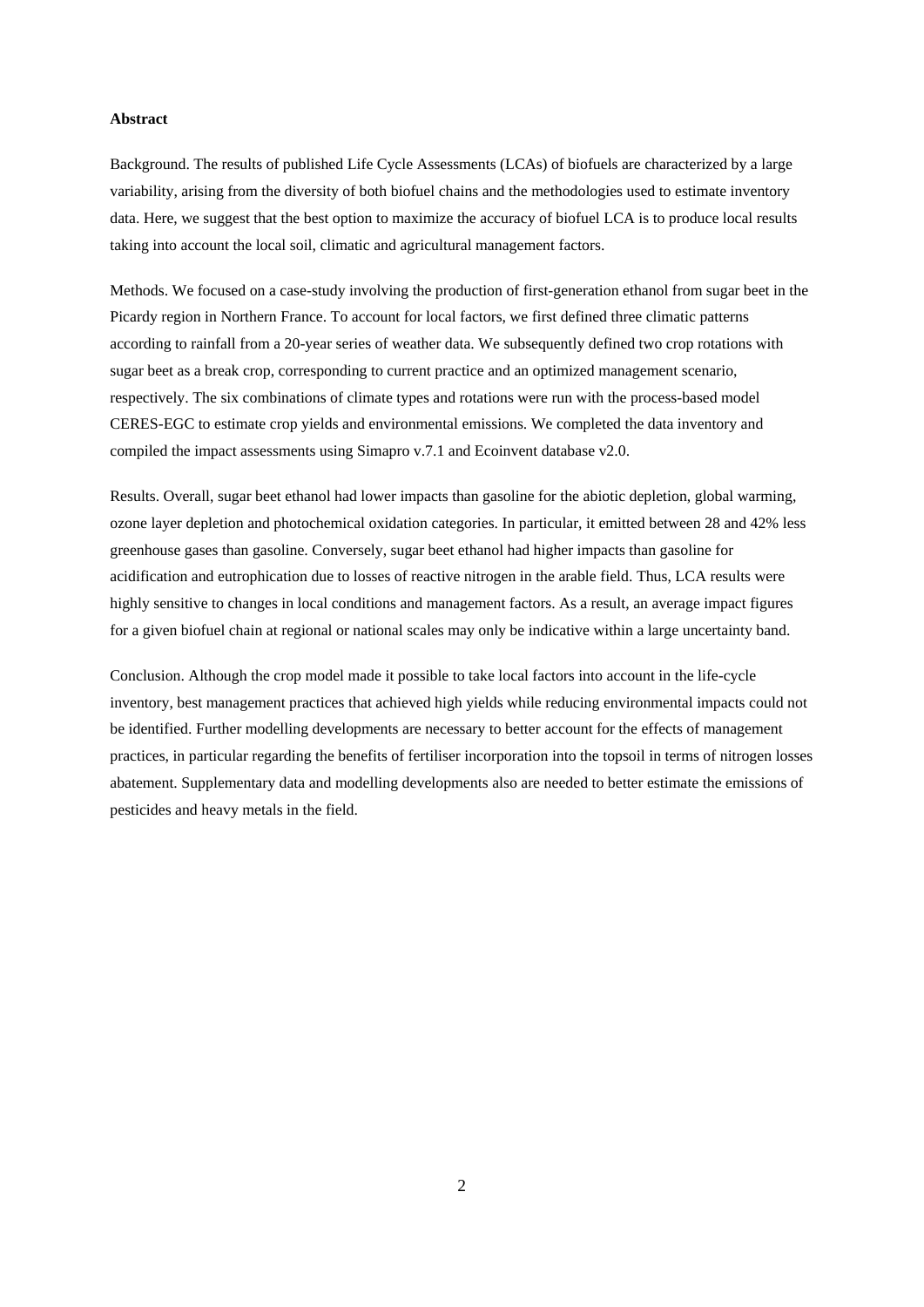#### **1. Introduction**

The development of renewable energy sources has recently been fostered and promoted as an alternative to the use of fossil resources to mitigate greenhouse gas (GHG) emissions and climate change worldwide (IPCC 2011). While no single renewable energy source may claim to be the perfect solution, it is their best combination in relation to local resources that may lead to a carbon neutral energy mix. Among these renewable sources, biofuels have been largely promoted worldwide. In Europe, the renewable directive (2009/28/EC, European Commission 2009) aims at substituting 10% of its fossil fuel consumption for transport with biofuels by 2020. In order to be eligible for this share and to benefit from fiscal incentives, biofuels should comply with a set of sustainability criteria, including minimum GHG savings of 35% compared to equivalent fossil fuels. These criteria were imposed to ensure a net benefit in terms of environmental impacts with biofuels, following the controversy on their life-cycle GHG emissions (Quirin et al. 2004; Farrell et al. 2006).

Life Cycle Assessment (LCA) is the most commonly-used framework to assess the environmental impacts of products throughout their life cycle, since its holistic approach makes it possible to avoid pollution trade-offs across the life-cycle stages or impacts. However, the complexity of biofuel chains has evidenced some limits of this methodology, in particular because system boundaries are variable across studies, and because the assumption that emissions are proportional to inputs is often violated for field emissions. These emissions result from complex biogeochemical processes that are strongly dependent on local soil, climatic and management factors. For instance, the emissions of nitrous oxide  $(N_2O)$ , a gas with a global warming potential 298 times larger than  $CO<sub>2</sub>$  (Forster et al. 2007), depend on a number of the above-mentioned factors and are therefore highly variable at the plot scale (Parkin 1987; Mosier et al. 1996; Farquharson and Baldock 2008). As a consequence, the linear regression model used in the IPCC Tier 1 (2006) estimation method, which only accounts for soil N input rates should only be expected to provide an order of magnitude for these emissions, associated with a wide uncertainty band (-70% to +300%; IPCC, 2006).

Also, many studies on biofuel chains are focused on specific impacts (e.g. global warming) rather than the range of impacts that may be potentially addressed by LCAs (Quirin et al. 2004; Blottnitz and Curran 2007), thus conveying an incomplete picture of biofuels sustainability. Finally, given the expanding demand for biofuels and the limited available land area, concerns have risen that biofuels may lead to land use changes, whose impacts are not yet fully assessed within the classical (attributional<sup>[1](#page-3-0)</sup>) LCA framework (Reinhard and Zah 2009). Because of all these limitations of LCA, confusion and controversy arose on the environmental interest of biofuels (Crutzen et al. 2008; Fargione et al. 2008; Bessou et al. 2010a).

Assessing the environmental impacts of a biofuel chain with enough accuracy so that a decision can be made with respect to the above-mentioned sustainability criteria requires: 1) the definition of common system boundaries and methodological choices; and 2) a reduction of the uncertainty of inventory data, which may be achieved by more accurate emission models. There are currently ongoing international projects seeking to harmonize the LCA methodology (PAS[2](#page-3-1)050 by BSI 2008; ISO 14067<sup>2</sup>; ILCD by European Commission-JRC-

1

<span id="page-3-0"></span><sup>&</sup>lt;sup>1</sup> An attributional LCA is a descriptive LCA assessing the impacts of an added produced Functional Unit = FU (status-quo + FU) without considering the changes induced by this added FU as it is done in a consequential or change-oriented LCA (FU + consequential modifications of the initial state due to the added FU). 2

<span id="page-3-1"></span> $2$  ISO 14067 still under-development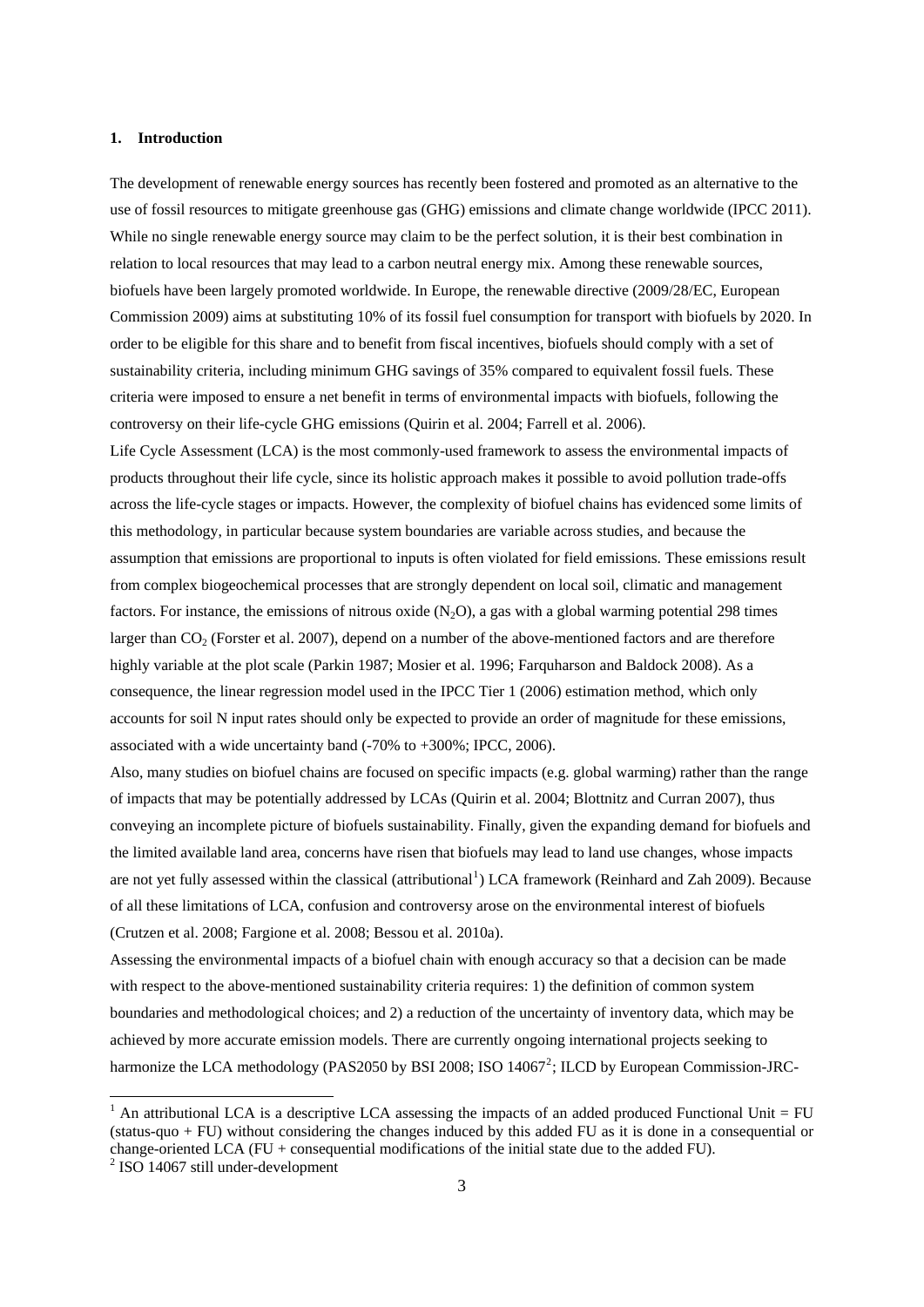IES 2011), while past studies have dealt with system boundaries for biofuel chains (Quirin et al. 2004; Farrell et al. 2006). Other studies also used agro-ecosystem models to generate input data for the life-cycle inventory, thereby reducing the uncertainty of emissions from agricultural fields (Gabrielle and Gagnaire, 2008; Langevin et al. 2010). Nevertheless, these model outputs were either specific to a set of particular sites (for the latter studies) or related to country averages in terms of management data (JRC 2008; Smeets et al. 2009). When dealing with biofuels, data representative from the feedstock supply area should be sought. Our objective was hence to produce such a 'local LCA' for first generation ethanol from sugar beet, and to test the sensitivity of its results to changes in local environmental or management factors. We used the Picardy region in Northern France as a case-study, involving sugar beet as a feedstock. Sugar-beet has been produced on a large scale for decades in this area. To account for in the effect of local factors, we simulated crop growth and N emissions to the environment with the dynamic agro-ecosystem model CERES-EGC (Gabrielle et al. 2006). This works addresses regional variations and data quality but does not address inconsistency in system boundary and the linearity assumptions imposed on the parameters not modelled.

#### **2. Material and Methods**

#### **2.1 Goal and system boundary**

The aim of this study was to conduct a full-blown attributional Life Cycle Assessment of the production and combustion of first-generation ethanol from sugar beet. We compared ethanol from sugar beet with its fossilbased equivalent, gasoline, to examine the benefits of substituting the latter with bio-ethanol, however strictly in an attributional framework. System boundaries were Well-to-Tank, i.e. including all flows of resources, energy and pollutants from the extraction of raw materials up to ethanol dehydration. The chosen functional unit was 1 MJ of biofuel energy content, using the low heating value (LHV) of ethanol. This was calculated from the potential energy that would be delivered by the fuel at the refinery gate if its combustion in the car engine was complete. Since we focused here on the impacts of biofuel production and more specifically on its agricultural feedstock, we did not include the steps of fuel blending and distribution to the filling station, as both would be similar between the two fuels. Energy embedded in farm machinery and capital equipment was included. On the contrary, the caloric intake and transportation of farm workers were not included (Farrell et al. 2006). Missing reliable inventory data prevented a complete inventory of some packaging, enzyme and yeast inputs for the fermentation processes. In terms of land use, we considered that sugar-beet was grown on existing crop land, so that no land-use changes occurred (PAS2050 by BSI 2008). From an attributional perspective, we assessed the impacts of producing sugar beet ethanol without accounting for any possible displacement of other crops to compensate for the resulting reduction in sugar production. This approach was in accordance with the underlying assumption that there is an over-production of sugar in this region, as a result of the sugar reform in the European Union. We did not account for biogenic  $CO<sub>2</sub>$  fixation and emissions since no emissions from land use change were considered. The system boundaries for the two fuel chains are presented Figure (1).

The system was extended to take into account savings due to the substitution by co-products as recommended by LCA-ISO standards (ISO 14044:2006). Over the year, sugar beet ethanol is produced from different raw materials: sugar-beet juice and fermentation slurry during the campaign (in the 3 months following the harvest of sugar-beet crops), and syrup and slurry during the remaining time interval (inter-campaign). The inputs and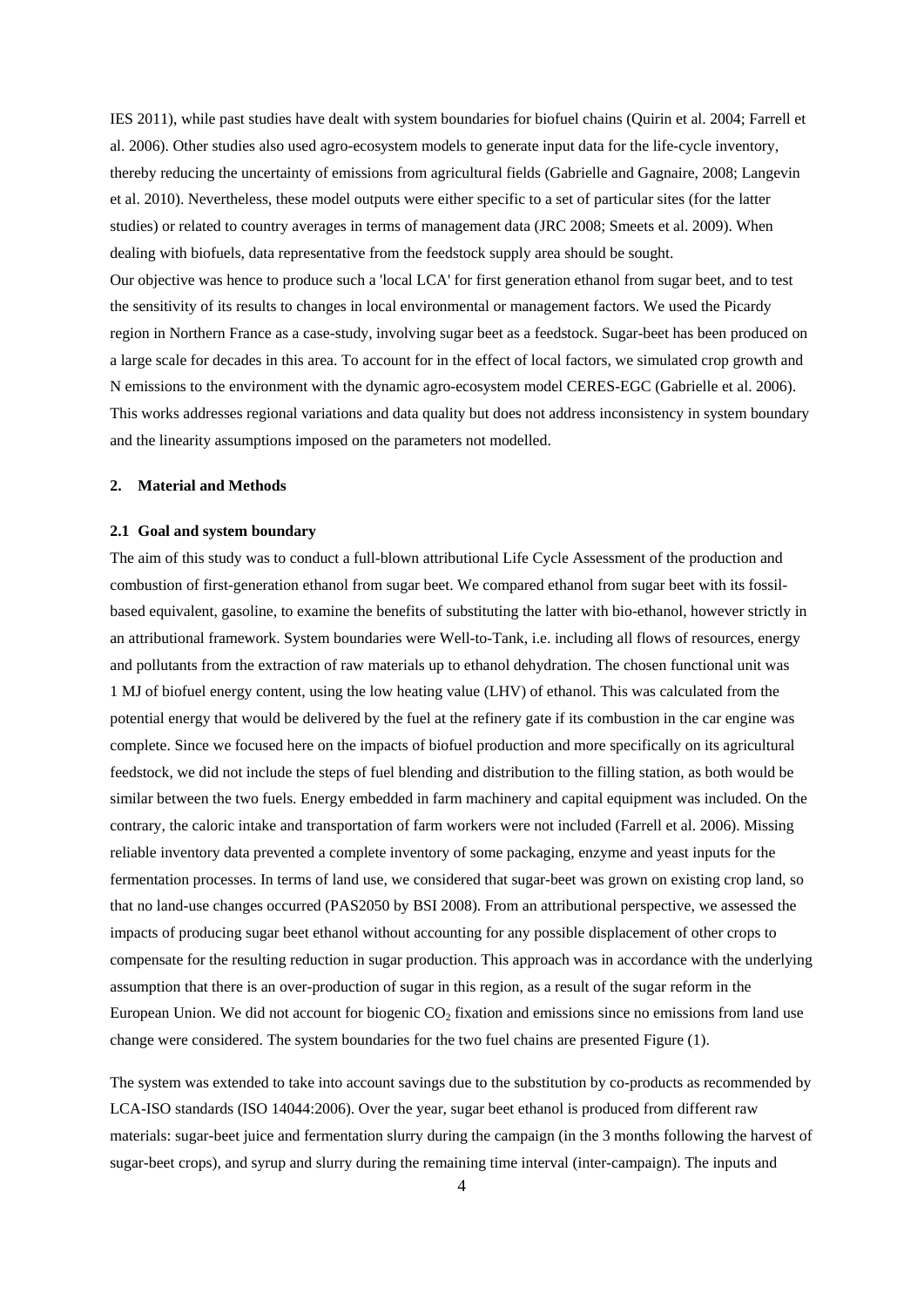outputs of the refinery-distillery processes were calculated based on the mass balances of the processes from raw material to the various final products over the year. The co-products of sugar beet ethanol considered included pulp, lime-carbonation residue, vinasse and sugar. For each of these co-products, alternative chains were designed according to local practices and the expertise of professionals from the region. The avoided production of mineral fertilisers was calculated based on the chemical composition of co-products and their mineralization rates, depending on the site and time of spreading (Decloux et al. 2002; ITB 2002). The equivalent of pulp was silage maize, given the close dry matter contents (around 25% DM) and low protein values of the two products that leads farmers to use them indifferently in feeding rations (Comité National des Co-Produits/ADEME 2002). In state of the art of sugar beet sugar-and-ethanol production plants in France, sugar represents the main output. For the allocation between sugar and ethanol, we intrinsically used a mass-based procedure through the mass balance calculation. It is justified by the fact that the only locally-available substitute for sugar involved the same sugar-beet chain. Given this case, the use of system expansion and from mass-based allocation would give the same results.

#### **2.2 Temporal and geographical scopes**

LCA typically provides a "snapshot" of the studied systems at a given point in time. Here, the reference period for the data related to industrial processes was the 2000-2010 time interval, i.e. involving state-of-the-art technologies currently in use at commercial level. No prospective scenarios involving possible near-term improvements over these technologies in terms of energy efficiency or pollution abatement were analysed. In particular, we did not consider any possibility of capturing fermentation-derived  $CO<sub>2</sub>$ . The reference period for agricultural productions was the 1988-2009 time interval to account for sufficient climate variability in the modelling work. Crop management data were representative of a more recent period running from 2000 to 2010.

The agricultural production site considered was the INRA Agro-Impact experimental station at Estrées-Mons in the Picardy region (49°80'N, 3°60'E), where the mean annual precipitation and air temperature are 667 mm and 9.6°C respectively (Guérif et al. 1996). The size of the experimental site is 170 ha. The annual total sugar beet area represents 15 ha. The soil is an Orthic Luvisol (FAO, 1998), which represents 20% of the arable soils in this region (Gagnaire et al. 2006). In order to better capture the emission variability due to the local production factors, climatic and agricultural management data were collected from this station over 21 years. In this area, sugar beet is a common break crop rotated with wheat and maize. None of these crops are usually irrigated.

#### **2.3 Life cycle inventory of the agricultural production**

#### **2.3.1 Sugar beet cropping system**

Field emissions are linked to physico-chemical and microbial transformations in soils. They can be classified as direct or indirect according to their occurrence in the causal chain from the application of agricultural inputs to the final impacts incurred. For instance, primary emissions of leached nitrate are defined as direct field emissions, whereas  $N_2O$  emissions ensuing from this primary emitted nitrate but occurring beyond the agricultural field itself are considered indirect. Field emissions are related to reactive compounds either applied to the field as fertilisers and pesticides, or originating from the mineralization of crop residues. Most fieldapplied fertilisers and pesticides are managed over one crop cycle. However, some fertilisers such as lime may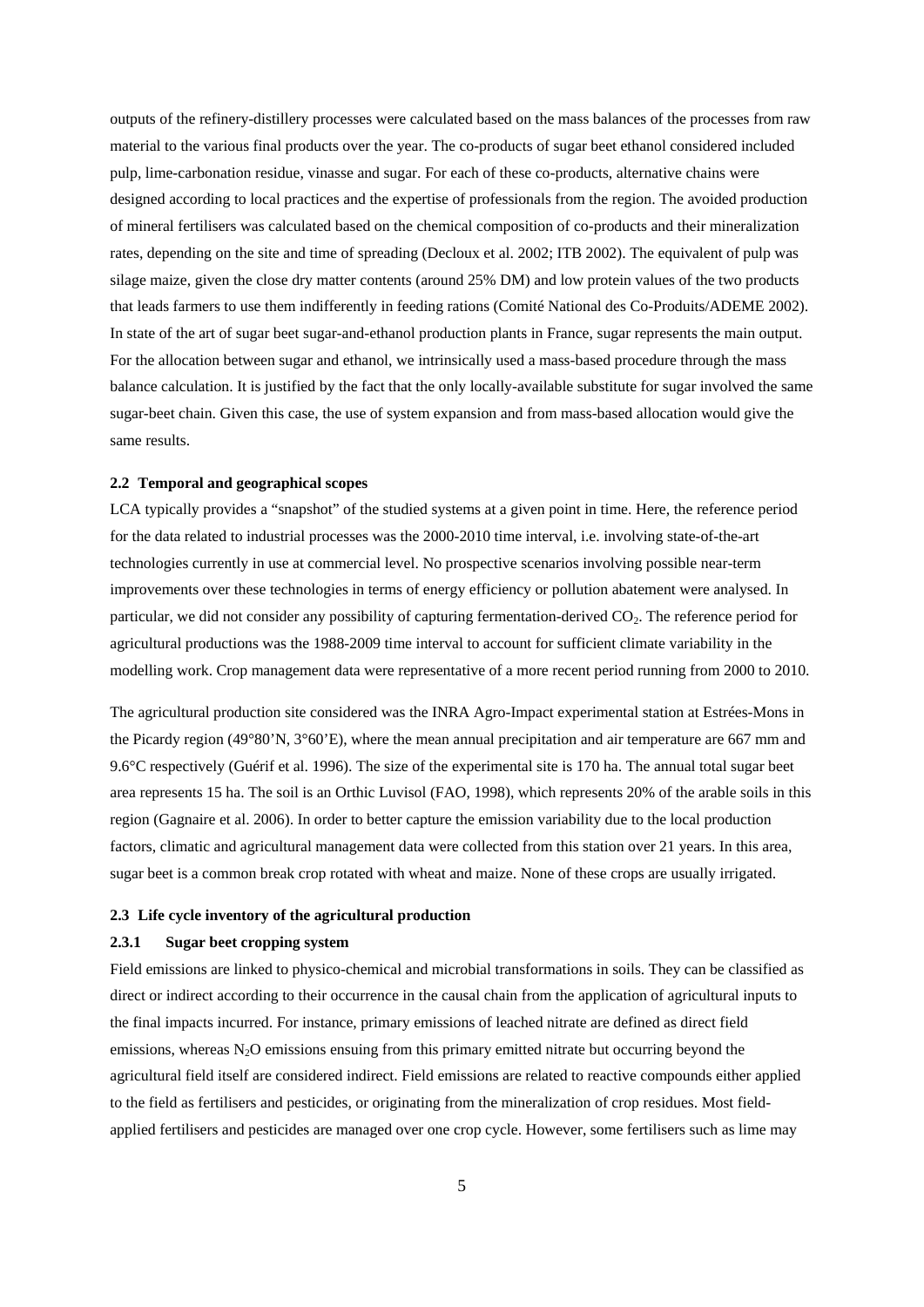be managed at the crop rotation level. In our case study, lime was managed over a 4-crop rotation, hence one fourth of the input rate and spreading costs were allocated to sugar beet.

In order to account for all field emissions, we considered sugar beet as part of the sugar beet-winter wheatmaize-winter wheat rotation, which is common in the area. This rotation was implemented and monitored at the study site for more than 20 years. We simulated this rotation with CERES-EGC during the 1988-2009 time period, meaning that each run consisted of 5 repetitions of the rotation. To obtain an occurrence of sugar-beet for all individual years of the 1988-2009 period, we shifted the starting year from 1988 to 1991, resulting in four model runs. For all crops, residues were incorporated by deep ploughing. Emissions due to residue mineralization and nitrate leaching were allocated to each crop of the rotation by considering that N mineralization was the main source of inorganic N in between two growing seasons. We first defined the time interval for this allocation as the period running from the sowing of the crop of interest to the first fertiliser application on the following crop. In terms of tillage, each crop was thus allocated the incorporation of its harvest residues. Since the studied rotation included some 8 months of bare soil between wheat harvest and the sowing of sugar beet or maize, we allocated part of this bare soil period to these spring crops. This discrimination resulted in a final splitting of the whole rotation into four one-year periods, starting and stopping on February 15th each year. N-inputs were calculated from a balance of crop requirements and supply from soil, including residue returns from the preceding crops. Hence, the green residues from sugar beets left in the field after harvest were not considered as a co-product of ethanol in the LCA.

The current crop rotation is not optimal in terms of soil cover. Introducing a cover crop between winter wheat and sugar beet, for instance, may reduce the bare soil period by some 85 days (ITB 2002). This cover crop is thereby expected to reduce N-losses by taking up N prior to the winter drainage period, and to make it available to the following crop after the cover crop has been ploughed in. The combined effect of cover crop on reducing nitrate leaching and increasing efficiency of N-uptake by the crops can be significant over the years (Constantin et al. 2010). N-losses may be further reduced by adjusting fertiliser N management. In particular, the soil incorporation of the first fertiliser N application together with the seeds can save as much as 15 kg N ha<sup>-1</sup> yr<sup>-1</sup> (ITB 2002). Beside our baseline scenario of the current rotation, we hence tested an "optimized rotation", consisting of 2 aspects: 1) the introduction of a cover crop within the rotation between winter wheat and sugar beet or maize; and 2) the incorporation of N inputs upon sowing allowing the above mentioned savings of 15 kg N ha<sup>-1</sup> yr<sup>-1</sup> in both sugar beet and maize fields. In the study, we extended the cover crop, i.e. mustard, from August 15 until January 5, i.e. 144 days, so that it would be killed by the frost without requiring herbicides. The consequences for sugar-beet were accounted for through the resulting decrease of N losses between February 15th and the sowing in April as simulated by the crop model. The costs of cover crop establishment, i.e. sowing and mechanical destruction were equally split between sugar beet, winter wheat and maize. Annual P and K fertilisation rates in sugar beet plots were 70 kg ha<sup>-1</sup> P<sub>2</sub>O<sub>5</sub>, and 110 kg ha<sup>-1</sup> K<sub>2</sub>O. These inputs, as well as pesticides and tillage operations (except for the introduction of the cover crop) did not vary between the two management scenarios. N-fertiliser rates and modelled yields are shown in Table 1.

#### **2.3.2 Modelling of field emissions**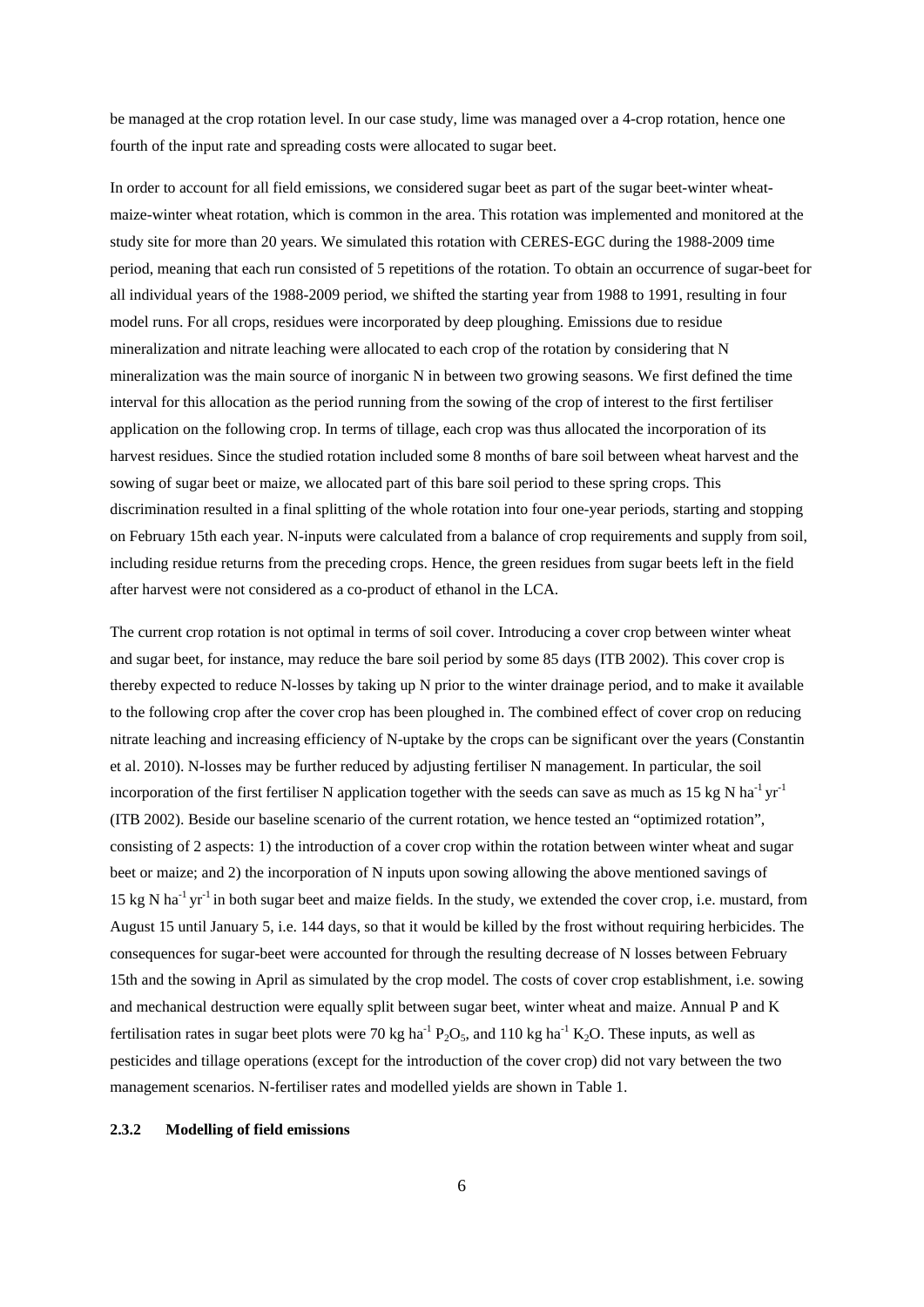To take into account local soil and climatic factors in the LCA, we modelled feedstock production with the agroecosystem model CERES-EGC (Gabrielle et al. 2006). This process-based model simulates crop growth by considering the type of soil, climate conditions, plant variety, and management practices at the field scale. It also predicts substance losses outside the ecosystem such as nitrate leaching, ammonium volatilization (Génermont and Cellier 1997), and nitrous oxide emissions through nitrification and denitrification which are predicted with the NOE sub-model (Hénault et al. 2005). In order to improve its accuracy, we implemented the NOE2 submodel (Bessou et al. 2010b) in CERES-EGC and proceeded to a Bayesian calibration of the 22 parameters of NOE2. This calibration makes it possible to reduce significantly the spread in parameter distribution and the subsequent uncertainty on  $N_2O$  emissions by updating these distributions against a priori probability distributions of parameter values gathered from other sites (Lehuger et al. 2009). This calibration reduced the Root-Mean Square Error on daily and annual fluxes by 15% and 63% respectively when compared to the uncalibrated simulations (Fig. 2), based on experimental data collected in our study site over sugar-beet (Bessou et al., 2010b). Calibrated parameters were then used for the simulations of sugar beet cropping system with CERES-EGC (Leviel et al. 2000; 2003). Despite our efforts, CERES-EGC still underestimated emissions in 2008-2009 due to several combined factors (Bessou et al. 2010b). Other sources also showed a marginal error of roughly 20% with CERES-EGC (Hénault et al. 2005; Gabrielle et al. 2011). This error remains lower than the uncertainty associated with IPCC factors.

We used daily climate data from a weather station located on site, and input soil and management data for the 21-year simulation period (1988-2009). According to climate records over this period and annual rainfall, we identified 3 climate patterns: 1) median years (R50; there were 9 years in this class in the simulation period), 2) inferior quartile years, "drier" than median years (R25; 5 years), and 3) superior quartile years, "wetter" than median years (R75; 5 years) (Fig. 3). Average values (arithmetic means) of modelled yields and emissions were calculated for the 6 combinations of rotation management and climatic years, noted R25, R50, and R75 for the baseline crop rotation, and R25 optim, R50 optim, and R75 optim for the optimized crop rotation. The resulting data are given in Table 1, and were fed into the life cycle inventories. An overview of the study approach and tested parameters is given in Figure 4.

#### **2.3.3 Field emissions not modelled with CERES-EGC**

Changes in the spatial and temporal scales between direct and indirect field emissions make it particularly difficult to assess indirect emissions. Mechanisms are poorly characterized and indirect emissions are therefore not modelled by CERES-EGC. We thus used IPCC coefficients as an alternative to estimated indirect emissions, and also to estimate  $CO<sub>2</sub>$  emissions due to lime application.

Methane emissions are not considered by CERES-EGC, but were ignored since the soil was well-drained and unlikely to be a net emitter or consumer of CH4 (BIOIS 2008). Finally, we accounted for heavy metals brought to the soil by fertilisers following the corresponding inventory method of Ecoinvent. Due to the lack of reliable data on the heavy metals brought to the soil in pesticides or exported with the harvested biomass, we decided not to account for them. The modelling of direct and indirect emissions linked to agricultural productions in this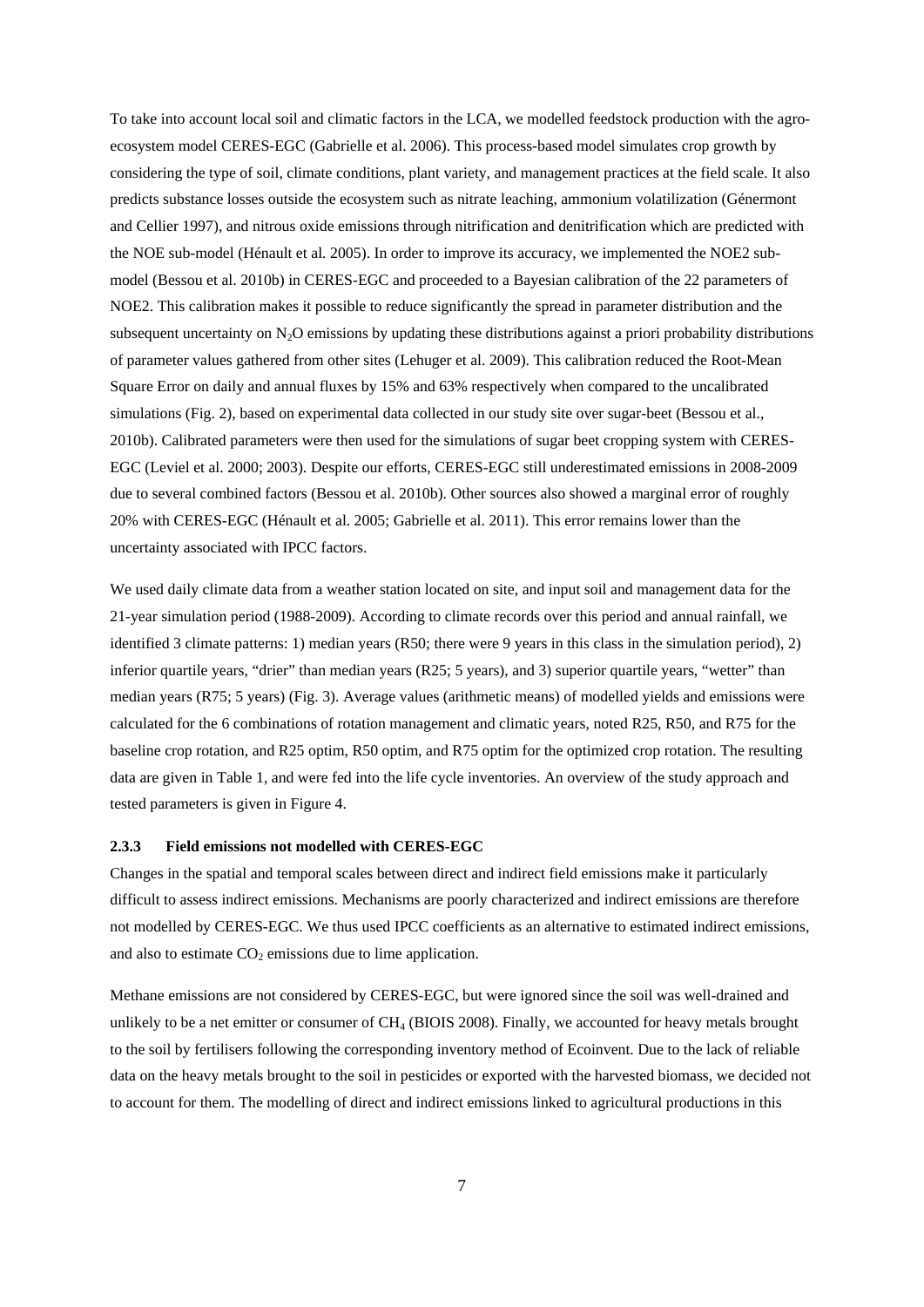study in summarized in Table 2, also showing the differences with their respective models in the Ecoinvent<sup>[3](#page-8-0)</sup> documentation (Nemecek and Kägi 2007).

#### **2.4 Life cycle inventory of the industrial phase**

Background data on primary energy sources, infrastructures, machines, industrial production and disposal were mainly taken from Ecoinvent v2.0 databases (Swiss Centre for LCI). We used the data provided on the average French mix for electricity from the grid, as well as European average data for crude oil supply, oil refinery and energy embedded in infrastructures and machines. Transports of inputs to the agricultural field encompassed that of co-products from the refinery to the field, as well as saved transports for the products they substituted, except for maize silage which was produced on farm. Transport distances corresponded to current practices at the study site: 65 km for the supply of agricultural inputs to the farm, 22 km for the transport of sugar-beet roots to the sugar refinery, and 200 km for the other inputs of the refinery. Conversion data was taken from the Arcis-sur-Aube sugar refinery-distillery, which is located in the Champagne-Ardennes region neighbouring Picardy. This refinery-distillery is representative of the state of the art of such production units in France (ADEME 2010).

#### **2.5 Impact characterization**

We used the CML 2000 Baseline v2 method (Guinée et al. 2001) for the impact characterization, similarly to the reference LCA study commissioned by the French Environment Agency (ADEME, 2010). CML 2000 encompasses the impact categories listed in Table 3. Impact indicators were not subsequently normalized or weighted since these steps are partly subjective and uncertain, and hamper the interpretation of the LCA results (Guinée et al. 2001). Weighting in particular is not allowed by LCA-ISO standards when publicly comparing products, which is our objective here. LCA calculations were carried out with the SimaPro 7.1 software (PRé Consultants bv, NL).

#### **3 Results and discussion**

-

#### **3.1 Biofuel versus fossil fuel**

Figure 5 compares the environmental impacts of the production and the pseudo complete combustion of sugar beet ethanol and gasoline (low sulphur grade) on a MJ basis. Six scenarios of sugar beet ethanol productions were compared, corresponding to the six combinations of climate patterns (3) and crop rotations managements (2). Overall, the impacts of sugar beet ethanol were lower than those of gasoline in four categories: abiotic depletion, global warming, ozone layer depletion, and photochemical oxidation. Conversely, gasoline outranked bio-ethanol for acidification, eutrophication, human toxicity, and fresh water or terrestrial ecotoxicity. Feedstock production contributed more than 75% of total impact indicators for acidification and eutrophication for ethanol, with emissions of reactive N from fertiliser inputs in the field being the top contributors. Despite substantial reduction in nitrate leaching with the optimized rotation (Table 1), field emissions dominated the eutrophication impact. Reactive N also contributed to a large extent to GHG emissions in the field, while agricultural production contributed 25% to 68% of the other impact categories. The industrial conversion processes contributed to a large extent (more than 55%) to abiotic depletion, ozone layer depletion, aquatic ecotoxicity and

<span id="page-8-0"></span><sup>&</sup>lt;sup>3</sup> The ecoinvent Centre - a Swiss Competence Centre of ETHZ, EPFL, PSI, Empa and ART - is the world's leading supplier of consistent and transparent life cycle inventory (LCI) data of known quality with the database ecoinvent data v2.2. See http://www.ecoinvent.ch/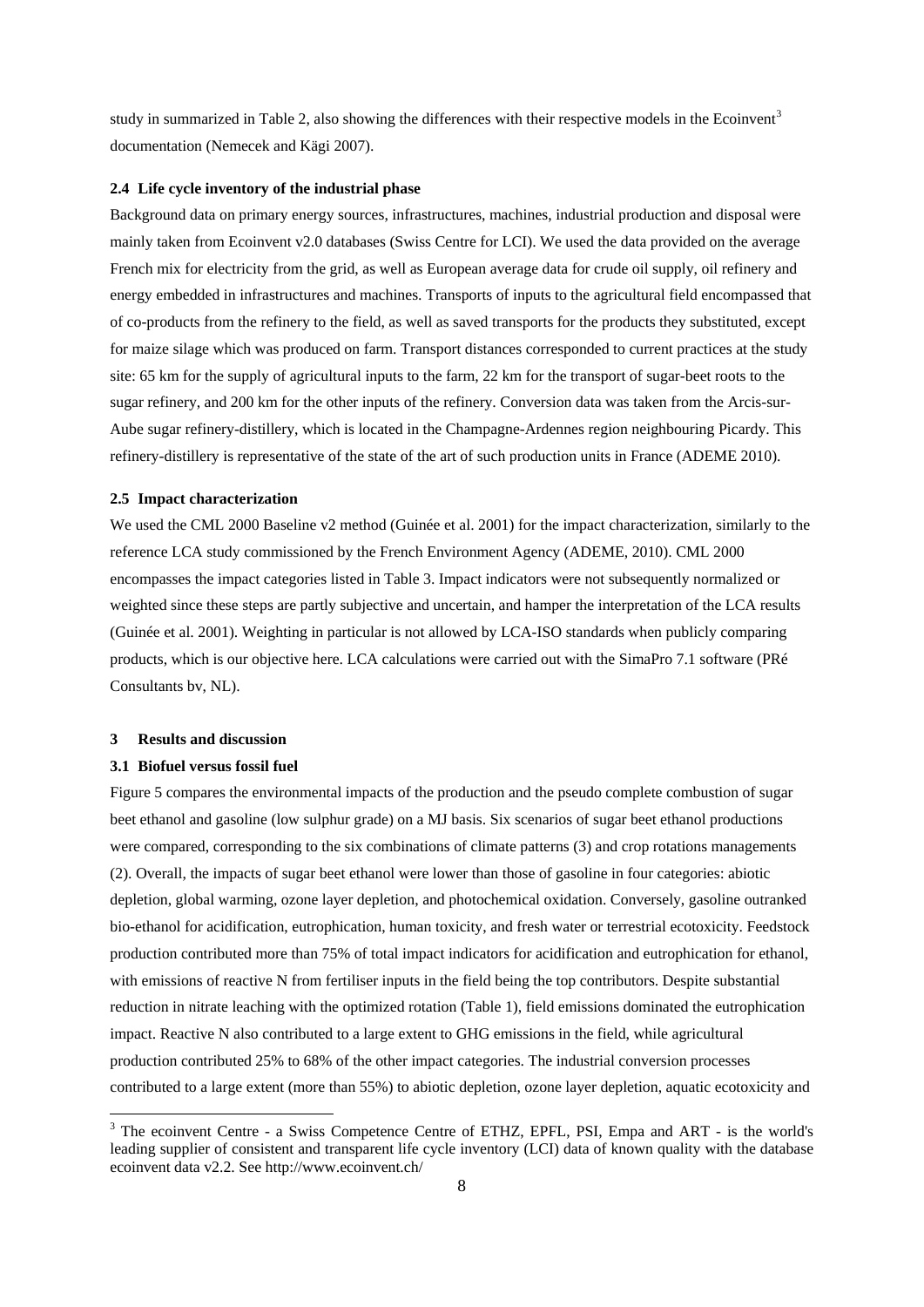photochemical oxidation. Across impact categories, transport only contributed to 5 to 10% of total impact indicators.

Sugar beet ethanol produced in Picardy lead to savings of 28-42% greenhouse gases and 20-28% fossil resources compared to gasoline, on a MJ basis. The mean GHG emissions across scenarios amounted to 5.78 10-2 kg  $CO<sub>2</sub>$ eq per MJ, corresponding to a 35.7% of GHG saving compared to gasoline. These emissions are larger than the France-wide average than those reported for sugar beet ethanol by ADEME, at 3.04 10-2 kg CO<sub>2</sub> eq MJ-1 (ADEME 2010), but close to the European average value of 5.75 10-2 kg  $CO<sub>2</sub>$  eq MJ-1 published by JRC (2008), where sugar beet pulp was also used as cattle feed. Across our 6 feedstock scenarios, the global warming, eutrophication, and human toxicity indicators laid within -51% and +113% of the ADEME study (2010). Global warming impacts were all higher than ADEME (2010) (+80% to +113%), as well as human toxicity impacts (+24% to +52%), while eutrophication impacts were either lower (-51%) or higher (+23%) depending on the feedstock scenario. However, both studies are not directly comparable due to differences in system boundaries and field emission models, and scope. The ADEME (2010) and JRC (2008) estimates apply to national to continental scales and are relevant to public policies at macro-economic level, while our results were more local and targeted at stakeholders such as farmers or chain operators in the region. The sensitivity of LCA results to local factors highlights the relevance of this local LCA to define strategies at this level. In our study, the conversion of one-hectare sugar beet provided between 2.60 and 3.97 t ethanol across the scenarios, since ethanol only made up 35% of the total outputs from the sugar refinery-distillery. Should this ratio rise to 100%, as assumed in the JRC study (2008), ethanol yields per ha would be nearly twice as high (at 5.78 t ha<sup>-1 -</sup> ADEME/DIREM, 2002). Because the data collected from the sugar refinery-distillery were aggregated across the ethanol and sugar end-products and both chains were tightly entangled, it was impossible to test such a scenario and subsequently apply an energy-based allocation between ethanol and its remaining coproducts, as recommended in the European Renewable Directive (RED) methodology (2009/28/EC, European Commission 2009). At any rate, this scenario would not be representative of the current situation, since industrial processes have been up to now optimized to reduce energy costs for the combined production of sugar and ethanol during both campaign and inter-campaign periods. Moreover, sugar has a higher added-value than ethanol, making the 100% ethanol unrealistic. To our understanding, this duality was not considered in the RED methodology. Despite its particular configuration, sugar beet ethanol in Picardy would comply with the RED requirement of 35% GHG savings. Further conversion of the current sugar co-product to ethanol would indeed lead to higher ethanol yields per hectare with identical field emissions, and consequently lower GHG emissions per MJ of ethanol. Nevertheless, our results pointed out though that considering local factors, when data is available, might be crucial and more relevant than default parameters from the RED guidelines. Since assessing the life-cycle GHG emissions of biofuels is essential from a policy standpoint, we examined its sensitivity to the global warming potential (GWP) of GHGs. We found an inconsistency between the value used in the JRC (2008) report and that reported in the RED e methodology description (Annex V.C), both cited by the same Directive. This was also reported in the Biograce calculator (IE 2011). These sources used GWP values (for a 100-year horizon) of 23 kg CO<sub>2</sub> eq per kg CH<sub>4</sub> and 296 kg CO<sub>2</sub> eq per kg N<sub>2</sub>O (IPCC 2001) or 25 kg CO<sub>2</sub> eq per kg CH<sub>4</sub> and 298 kg CO<sub>2</sub> eq per kg N<sub>2</sub>O (IPCC 2007). In our calculations, there were actually no discernible differences on the final GHG balances between the 2 sets of GWP values. Using GWPs for a 20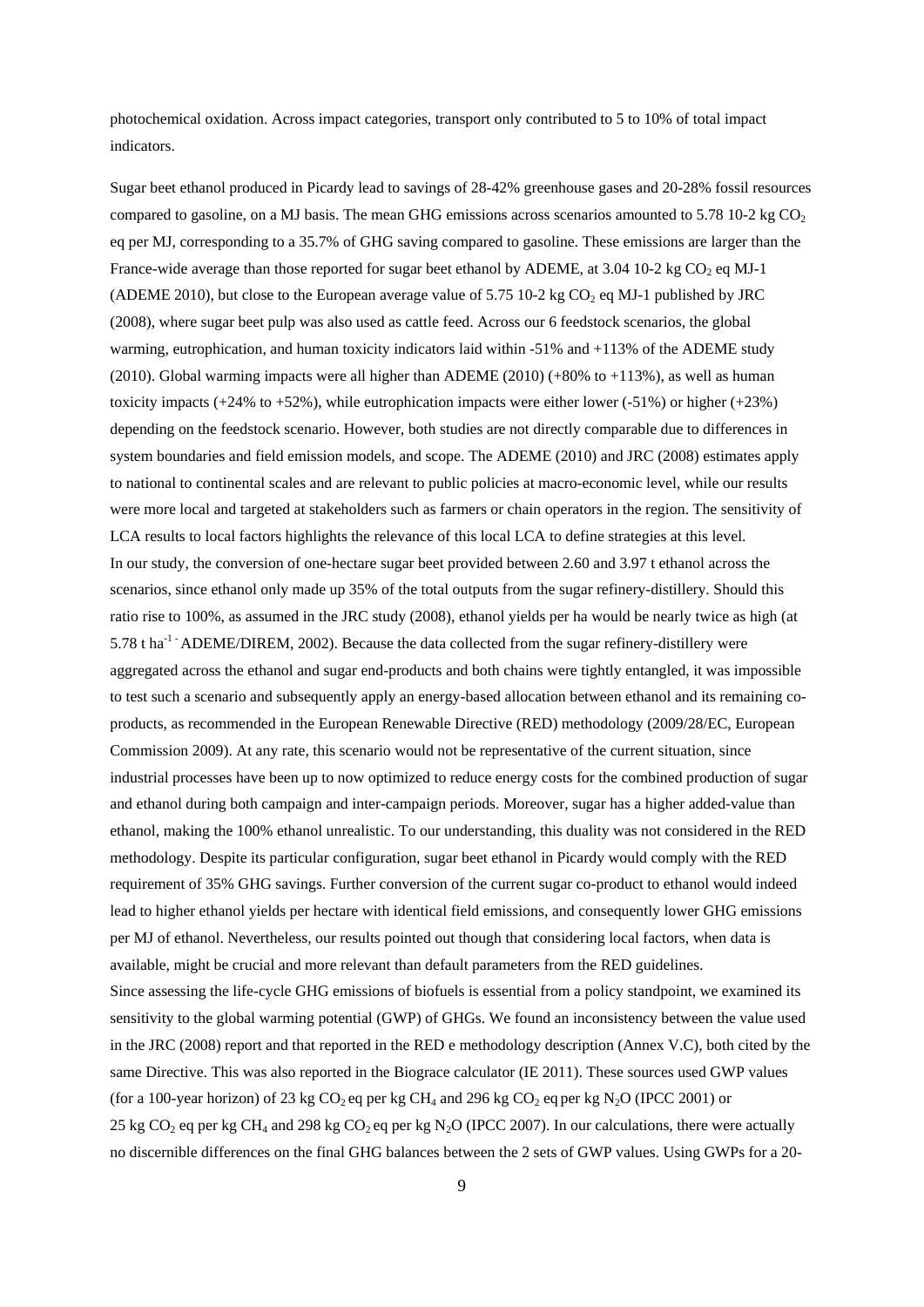year period (considering higher concerns for immediate consequences and action needs) had a more visible effect. For the R50 scenarios, for instance, the largest differences occurred between the 20-year (2007) and 100 year (2001) perspectives, with GHG emissions of  $6.20.10^{-2}$  and  $5.70.10^{-2}$  kg CO<sub>2</sub> eq per MJ, respectively. This difference would correspond to either 32.6% or 36.8% greenhouse gas savings compared to gasoline, respectively. We completed this sensitivity analysis by halving the  $CO<sub>2</sub>$  emission factor of applied lime, as suggested in the IPCC Guidelines (2006), but it only had a marginal effect on GHG budgets. Sugar-beet development is sensitive to pH and to a risk of surface crust in the soil of Estrées-Mons, so that liming must be carefully managed. In our study site, the liming rates were minimal because of regular lime applications in the past. However, in the cases of soils with higher risks of surface crusting or insufficient liming record, rates could easily double and the consequences on global warming impact become more important. This factor should be accounted for while identifying the best locations and managements for sugar-beet farming.

#### **3.2 Impact of local production factors**

LCA results were sensitive to changes in climatic conditions during biomass production. As detailed in Table 1, local production factors influenced fresh matter yields, but also all N-emissions that contribute to several impact categories. Consequently, local factors also had an influence on the final impacts. Compared to the sugar yields recorded on site over the 1990-2008 period, modelled yields were higher but with a larger standard deviation across years, but within the same order of magnitude as the observed yields. The observed yields as averaged over the drier, median and wetter years amounted to 78, 78 and 81 tonnes per hectare (standard deviations:  $\pm$  11-13%), compared to modelled yields of 76, 95, and 96 tonnes per hectare, respectively (standard deviations:  $\pm$  15-44%) (Table 1). Climatic patterns affected impacts across categories and management scenarios with a maximum relative difference of about 60% in terms of GHG savings and an average difference per impact around 15% (Fig. 5). The largest difference occurred with eutrophication between the R25 and R50 climates.

Drier years (R25) were more radically distinct from the other climates, and had the largest standard deviations, indicating a higher uncertainty in dry years. On a hectare basis (Fig. 6), the impacts of sugar beet ethanol under the R25 climatic pattern were lower than for the other patterns, whatever the impact category. Drier years resulted in lower direct emissions of all N-compounds and subsequent indirect emissions, leading to reductions in the eutrophication, acidification, and global warming impacts. However, drier years (R25) were also characterized by lower biomass yields and ethanol ethanol production per hectare. Ethanol yields (kg) were 20% lower on average for the R25 scenario compared to R50 and R75, the latter showing similar ethanol yields per hectare ( $\pm 2\%$ ). On a MJ basis (Fig. 5), R25 ethanol had therefore higher environmental impacts, except for eutrophication, which was the most sensitive to rainfall patterns. In the drier years (R25), nitrate leaching was on average eight times lower than in the other years. Between the R50 and R75 scenarios, differences also appeared for the acidification and eutrophication impacts, which emphasize their sensitivity to climatic conditions.

When comparing baseline and optimized cropping systems on a MJ basis, the impact reductions between ethanol and gasoline varied from 10% to 45% across impacts (Fig. 5). The largest difference occurred for eutrophication between R50 and R50 optim. The introduction of a cover crop reduced nitrate leaching more efficiently during median years (R50 optim) than during drier (R25 optim) or wetter years (R75 optim). Across impact categories and scenarios, the optimized rotations had higher impacts, except for acidification (in the drier years) and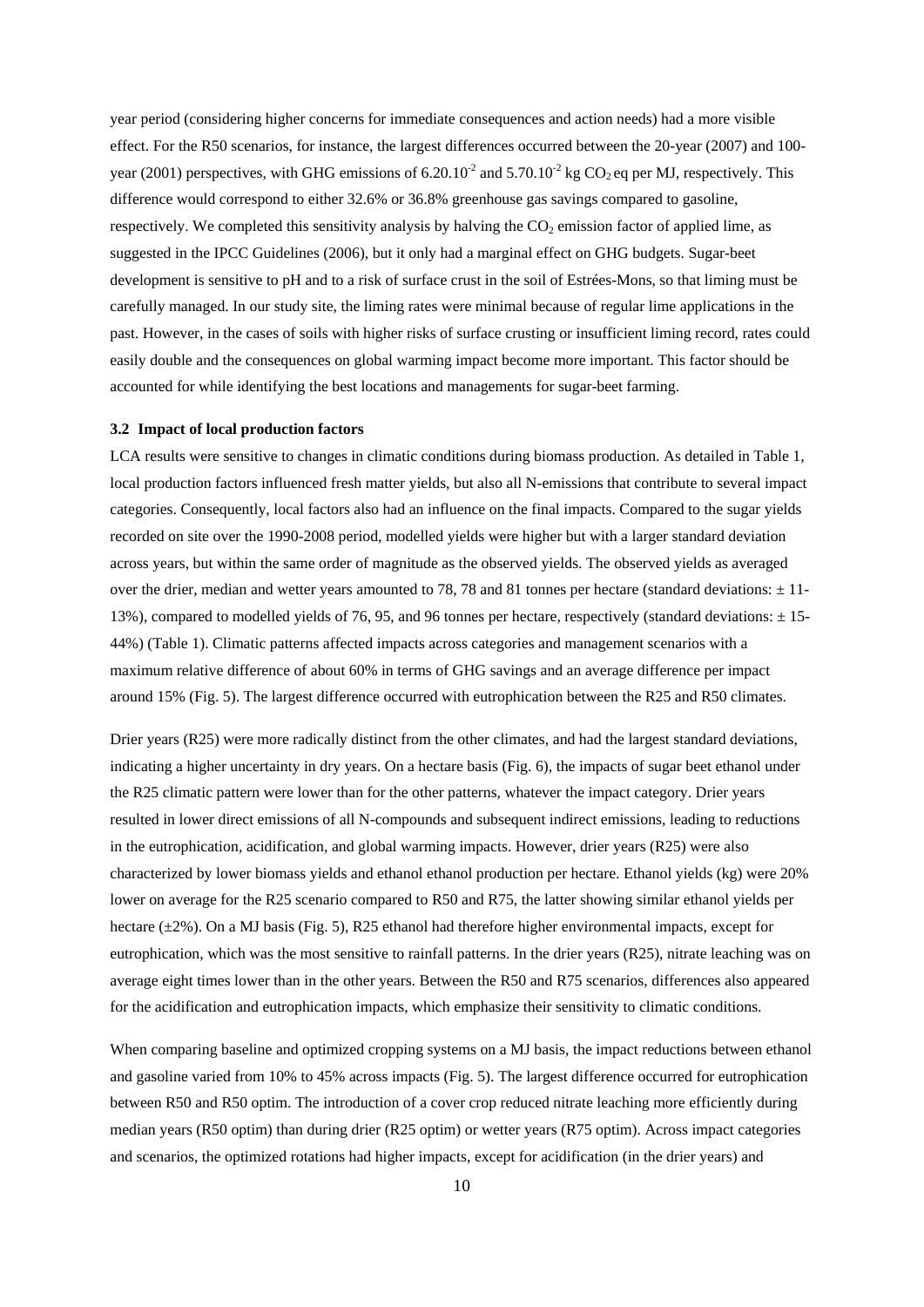eutrophication (in the median to wet years). However, robust conclusions on the comparison of both rotations could not be drawn because of the trade-off between yield levels and field emissions, resulting in inconsistent rankings across impact categories. On average, yields were 16% lower with the optimized scenarios because of the reduced fertiliser inputs. The lower yields counter-balanced the lower field emissions occurring with the optimized system, which is a result of the strategic choices behind the optimization of the crop rotation. The latter implicitly considered land area as the main constraint for resource preservation: reducing fertiliser inputs per hectare aimed at abating N losses, while shortening the period under bare soil was expected to reduce nutrient losses. Yield optimization was therefore not a major factor in the management design although they certainly were in the LCA. This emphasizes the need to factor in ecological intensification targets when designing agricultural strategies, to avoid potential extensification and consequential increases in agricultural land area where land area is a limiting factor. This study, however, does not consider consequential impacts.

The lower yields with optimized systems may be also partly attributed to a modelling artefact. Indeed, the relative benefit from topsoil fertiliser incorporation at sowing could not be modelled since CERES-EGC considers that fertilizer N is always incorporated into the topsoil. It is thus likely that the baseline scenario without incorporation should have higher nitrogen losses, in particular through ammonia volatilization. On the contrary, the impact of introducing a cover crop was better modelled, since nitrate leaching was reduced by more than 50% in R50 and R75 compared to initial crop rotation (Table 1). Differences in LCA results between the baseline and optimized rotations were hence the largest for the eutrophication indicator (Fig. 5 & 6). Eutrophication and acidification were the only categories for which optimized rotations performed better than baseline ones on both hectare and MJ bases, i.e. the reduction of impacts compensated for reduced yields. Across the three optimized scenarios, R50 optim had the least global impacts when considering both hectare and MJ bases. Despite the above shortcomings in the modelling of management effects of the optimized rotation, standard deviations were overall smaller for optimized scenarios than for the baseline ones. Moreover, score differences per category were larger for the baseline rotation than for the optimized one. Hence, the optimized rotation might help reduce risk of high environmental impacts in case of variable climatic conditions.

Modelled field emissions were within the same order of magnitude as those calculated with the coefficients from IPCC Tier 1 or Ecoinvent, although generally slightly lower for N<sub>2</sub>O and NO<sub>3</sub><sup>-</sup>, and larger for NH<sub>3</sub> and NO<sub>x</sub> emissions (Table 1). Compared to our modelled results, IPCC Tier 1 tended to over-estimate these emissions, whereas Ecoinvent modelling would lead to much lower figures. Using inventory data output by the CERES-EGC model made it possible to better assess the combined effects of local soil, climate and agricultural management factors than using default values per rotation scenario calculated with simpler methodologies.

#### **4. Conclusions**

The local LCA reported here provided detailed assessments of potential environmental impacts of ethanol from sugar beet at Estrées-Mons in the Picardy region in Northern France. Effects of local soil types, climatic conditions and management practices were visible for all impact categories and on both hectare and MJ bases. They emphasized the need to take into consideration these local factors when evaluating biofuel chains to provide guidance in their implementation. The environmental performance of biofuels was highly variable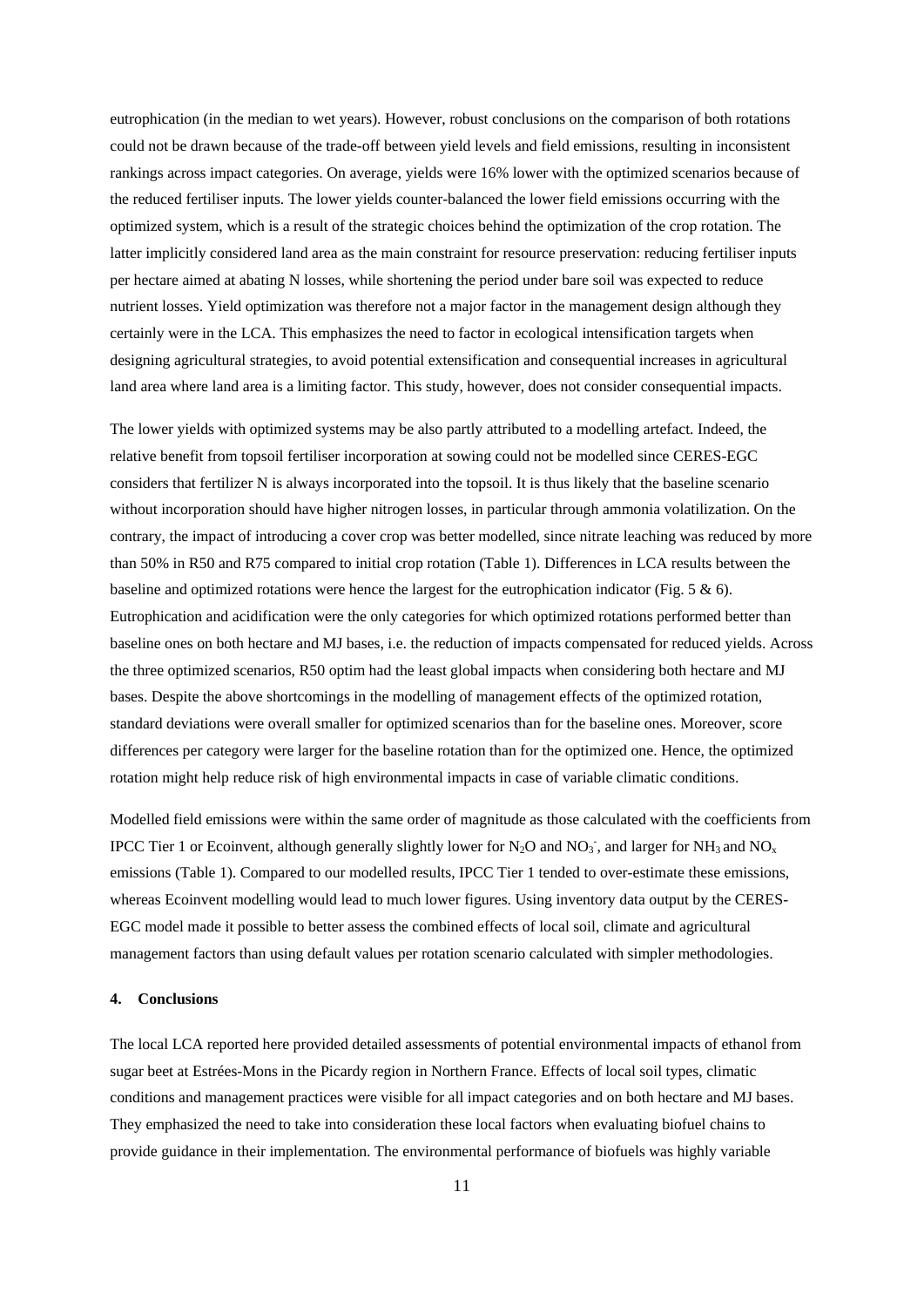according to management and climatic conditions, within a span that could include threshold values such as the 35% GHG binding savings of the RED directive for instance. The magnitude of these effects was particularly important for the eutrophication and acidification impacts, which are strongly dependent on field emissions and hence local conditions.

Greenhouse gas savings of sugar beet ethanol compared to gasoline ranged between 28% and 42% with a mean global warming indicator across scenarios of  $0.0578$  kg CO<sub>2</sub> eq per MJ, i.e. 35.7% of GHG savings. These 35.7% savings might be critical because they are closed to the limit of 35%, prerequisite of the European Directive (2009/28/EC), and lower than the 50% limit to be enforced in 2017. In the EU Directive, biofuel chain performances were calculated with energy allocation for co-product handling, which might allow for more savings in the sugar beet case. Moreover, this indicator could vary largely according to the time-scale and global warming potentials chosen.

The results on Ozone layer depletion left little scope for discussion here, since the method we used to characterize this impact (Table 3) does not account for any contribution of  $N<sub>2</sub>O$  to stratospheric ozone depletion, while it is recognized that  $N_2O$  plays an important part in ozone chemistry (Forster et al. 2007). This should be further investigated in order to reflect better the impacts of the biofuel chains we tested here. We also remained cautious with the ecotoxicity impacts, since we could not account for the complete balance of heavy metals in our agro-ecosystems, or for a likely distribution of pesticides residues in the various environmental compartments. It stresses that despite the holistic nature of LCA, many environmental mechanisms are still not fully understood, nor clearly assessed with the current methodology (Mamy et al. 2010).

Analysis on both hectare and MJ bases showed important trade-offs between low impact scenarios and low ethanol yields, which made it more complex to define optimal choices in terms of agricultural management. The ranking of the baseline and optimized crop rotations was inconsistent across impacts as a result. It emphasizes the need to factor in ecological intensification targets when designing agricultural strategies, to avoid potential extensification and consequential increases in agricultural land area, especially in situations where land area is a limiting factor. LCAs may play a prominent role in designing such strategies. Climatic years with extreme rainfall patterns (R25 and R75 scenarios) presented the worst impacts, while drier years led to more severe impacts on a MJ basis due to poor yields per hectare. R75 tended to increase several impacts such as eutrophication due to increased nitrate leaching, or acidification and global warming. This effect might be due to nitrogen cycling processes and microbial activities that are generally enhanced in wet conditions. Overall, the optimized scenarios had lower environmental impacts than the other scenarios, although lower yields counteracted this positive effect to some extent. For eutrophication in particular, optimized rotations would be very beneficial. If the risk of drought or heavy rainfalls were higher, optimized rotations would decrease the risks of high impacts, the indicators of these scenarios varying within a narrower range than those of baseline scenarios.

Examining the sensitivity of LCA results to local factors makes it possible to define the probability distribution of environmental impacts around average results. This approach should provide guidance to decision-makers by identifying climatic and soil configurations that may lead to high environmental impacts. Further model developments would be also needed to improve the process-based modelling of the local factors and notably agricultural practices. In the current version of CERES-EGC, nitrogen-fertilisers are distributed over the first 30 cm and nitrification and denitrification calculated over the first 20 cm with average temperature and water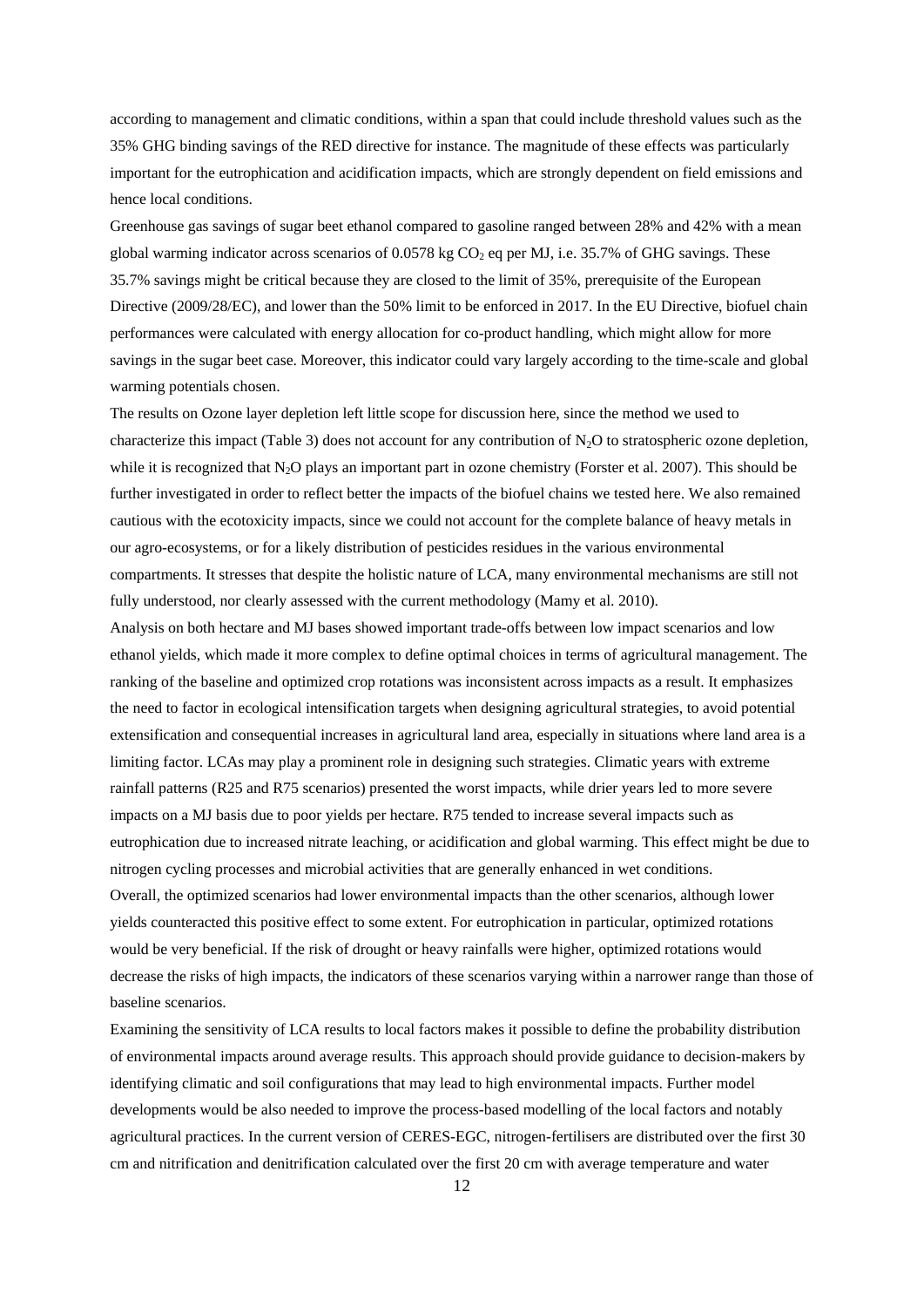content for two sub-layers across these 20 cm. The discretization of ammonium distribution and soil water and temperature within fine soil layers could improve the accuracy of model estimation (Bessou et al. 2010b). The modelling of N dynamics in soil also deserves further improvements by differentiating between fertilizer incorporation depths and potentially improved sub-routine for N-release from cover crop residues. In Picardy region, a new potential local factor is land use change. Indeed, experiments have been ongoing since 2006 on comparing the agricultural potential of diverse biofuel feedstock from perennial crops (REGIX project). In the near future, some of these perennials, such as Miscanthus, may replace or displace sugar beet fields.

#### **Acknowledgements**

This work was supported by ADEME and the Picardy Region. The authors, members of the ELSA group (Environmental Life‐cycle and Sustainability Assessment www.elsa‐lca.org), thank the French Region Languedoc‐Roussillon for its support to ELSA. We are very grateful to Mrs Damay for her invaluable expertise. We also express warm thanks to all the staff of the AgroImpact research unit in Laon and Estrées-Mons for their remarkable involvement. Finally, we would like to thank the anonymous reviewers for their highly valuable comments.

#### **References**

- ADEME/DIREM (2002) Bilans énergétiques et gaz à effet de serre des filières de production de biocarburants. Rapport techniques. Version définitive Novembre 2002. Ecobilan. Pricewater-House Coopers. 132 p.
- ADEME (2010) Analyses de Cycle de Vie appliquées aux biocarburants de première génération consommés en France. Etude réalisée pour le compte de l'ADEME, du MEEDDM, MAAP, et de France Agrimer par BIO Intelligence Service, 236 p.
- Asman W (1992) Ammonia emission in Europe: updated emission and emission variations, Rep. 228471008, National Inst. of Public Health and Environmental Protection, Bilthoven.
- Bessou C, Ferchaud F, Gabrielle B, Mary B, (2010a) Biofuels, greenhouse gases and climate change. A review. Agron Sustain Dev 31:1-79.
- Bessou C, Mary B, Léonard J, Roussel M, Gréhan E, Gabrielle B (2010b) Modelling soil compaction impacts on nitrous oxide emissions in arable fields. Eur J Soil Sci 61: 348-363.
- BIOIS (2008) Élaboration d'un référentiel méthodologique pour la réalisation d'Analyses de Cycle de Vie appliqués aux biocarburants de première génération en France. Rapport Final Définitif. 130 p.
- Blottnitz von H, Curran MA (2007) A review of assessments conducted on bio-ethanol as a transpotation fuel from a net energy, greenhouse gas, and environmental life cycle perspective. J Clean Prod 15: 607-619.
- BSI (2008) PAS2050:2008—specification for the assessment of the life cycle greenhouse gas emissions of goods and services by The British Standards Institution. 43 p.
- Comité National des Coproduits/ADEME (2001) Pulpe de betterave surpressée. Fiche N°9-Coproduits de la betterave. 40p.
- Constantin J, Beaudoin N, Laurent F, Cohan J-P, Duyme F, Mary B, (2010) Cumulative effects of catch crops on nitrogen uptake, leaching and net mineralization. Plant Soil 341: 137-154.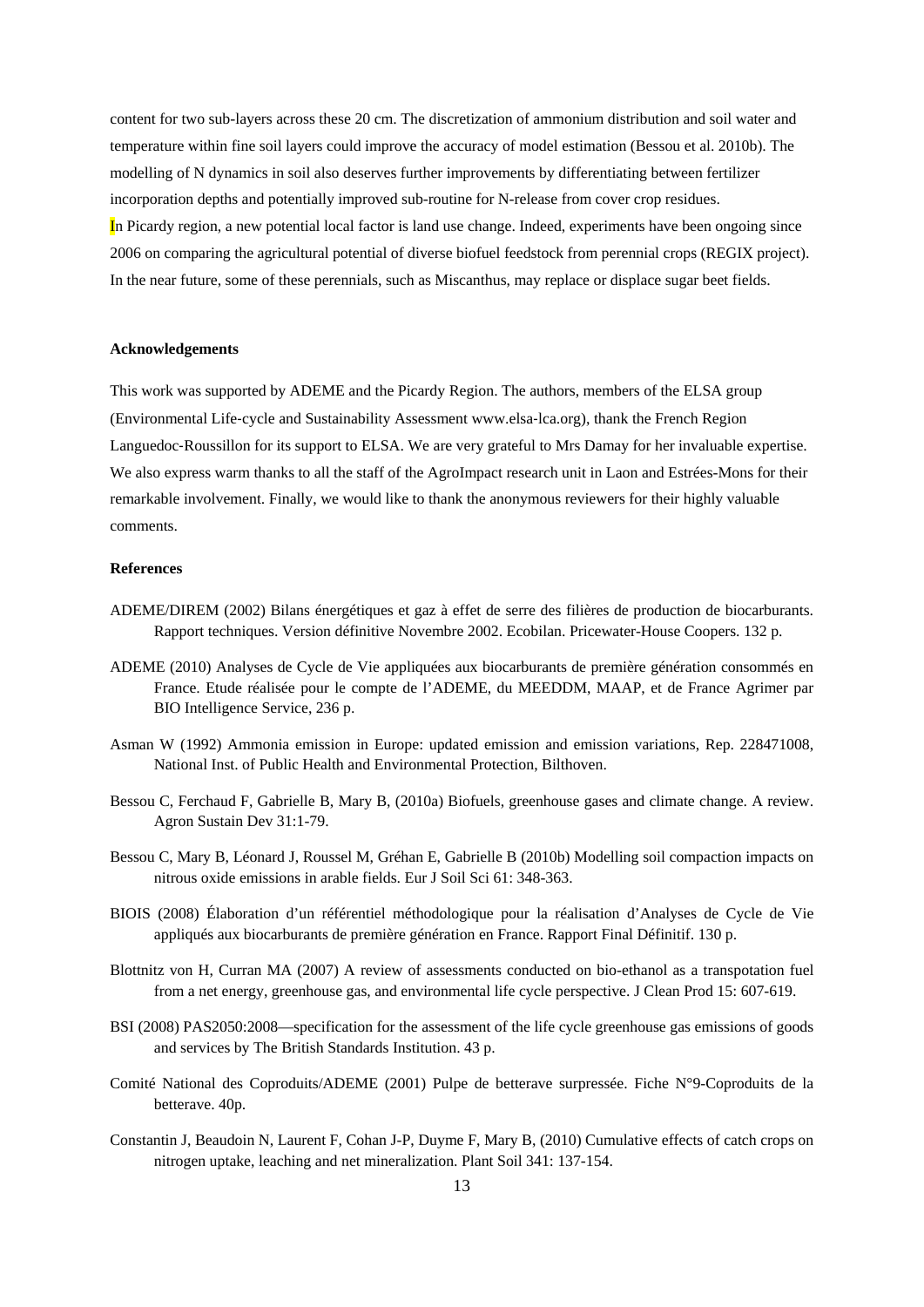- Crutzen PJ, Mosier AR, Smith KA, Winiwarter W (2008) N<sub>2</sub>O release from agro-biofuel production negates global warming reduction by replacing fossil fuels. Atmos Chem Phys 8: 389-395.
- Decloux M, Bories A, Lewandowski R, Fargues C, Mersad A, Lameloise ML, Bonnet F, Dherbecourt B, Osuna LN (2002) Interest of electrodialysis to reduce potassium level in vinasses. Preliminary experiments. Desalination 146: 393-398.
- European Commission (2009) Directive 2009/28/EC of the European parliament and of the council of 23 April 2009 on the promotion of the use of energy from renewable sources. Official Journal of the European Union, June 5th
- European Commission-Joint Research Centre Institute for Environment and Sustainability (2011) International Reference Life Cycle Data System (ILCD) Handbook- Recommendations for Life Cycle Impact Assessment in the European context. First edition November 2011. EUR 24571 EN. Luxemburg. Publications Office of the European Union; 2011. 159p.
- FAO (1998) World reference base for soil resources. Rome, Italy.
- Fargione J, Hill J, Tilman D, Polasky S, Hawthorne P, (2008) Land Clearing and the Biofuel Carbon Debt. Science 319: 1235 -1238.
- Farquharson R, Baldock J (2008) Concepts in modelling N<sub>2</sub>O emissions from land use, Plant Soil. 309: 147-167.
- Farrell AE, Plevin RJ, Turner BT, Jones AD, O'Hare M, Kammen DM, (2006) Ethanol Can Contribute to Energy and Environmental Goals. Science 311: 506 -508.
- Forster P et al. (2007) Changes in Atmospheric Constituents and in Radiative Forcing. In: Climate Change 2007: The Physical Science Basis. Contribution of Working Group I to the Fourth Assessment Report of the Intergovernmental Panel on Climate Change [Solomon, S., D. Qin, M. Manning, Z. Chen, M. Marquis, K.B. Averyt, M.Tignor and H.L. Miller (eds.)]. Cambridge University Press, Cambridge, United Kingdom and New York, NY, USA.
- Gabrielle B, Laville P, Duval O, Nicoullaud B, Germon JC, Henault C (2006) Process-based modeling of nitrous oxide emissions from wheat-cropped soils at the subregional scale. Global Biogeochem Cycles 20(4):. doi:10.1029/2006GB002686
- Gabrielle B, Gagnaire N (2008) Life-cycle assessment of straw use in bio-ethanol production: a case-study based on deterministic modelling. Biomass Bioenerg 32: 431-441.
- Gabrielle B, Bousquet P, Gagnaire N, Goglio P, Grossel A, Lehuger, S, Lopez M, Massad R, Nicoullaud B, Pison I, Prieur V, Python Y, Schmidt M, Schulz M, Thompson R (2011) IMproved Assessment of the Greenhouse gas balance of bioeNErgy pathways (IMAGINE). Final report – Synthesis. 50p.
- Gagnaire N, Gabrielle B, Da Silveira D, Sourie JC, Bamière L (2006) Une approche économique, énergétique et environnementale du gisement et de la collecte des pailles et d'une utilisation pour les filières éthanol. Rapport des contrats ADEME 01.01.037 et INRA A01805. 84p.
- Génermont S, Cellier P (1997) A mechanistic model for estimating ammonia volatilization from slurry applied to bare soil. Agr Forest Meteorol 88: 145–167.
- Guérif J, Richard G, Dürr C, Boizard H, Duval Y (1997). Compactage du sol et croissance racinaire de la betterave. Proceedings of the 59<sup>th</sup> IIRB Congress, February 1997. 199–211.
- Guinée JB et al. (2001) Handbook on LCA, Operational Guide to the ISO Standards. ISBN 1-4020-0228-9, Kluwer Academic Publishers, Dordrecht The Netherlands, Update July 2002, 692 p.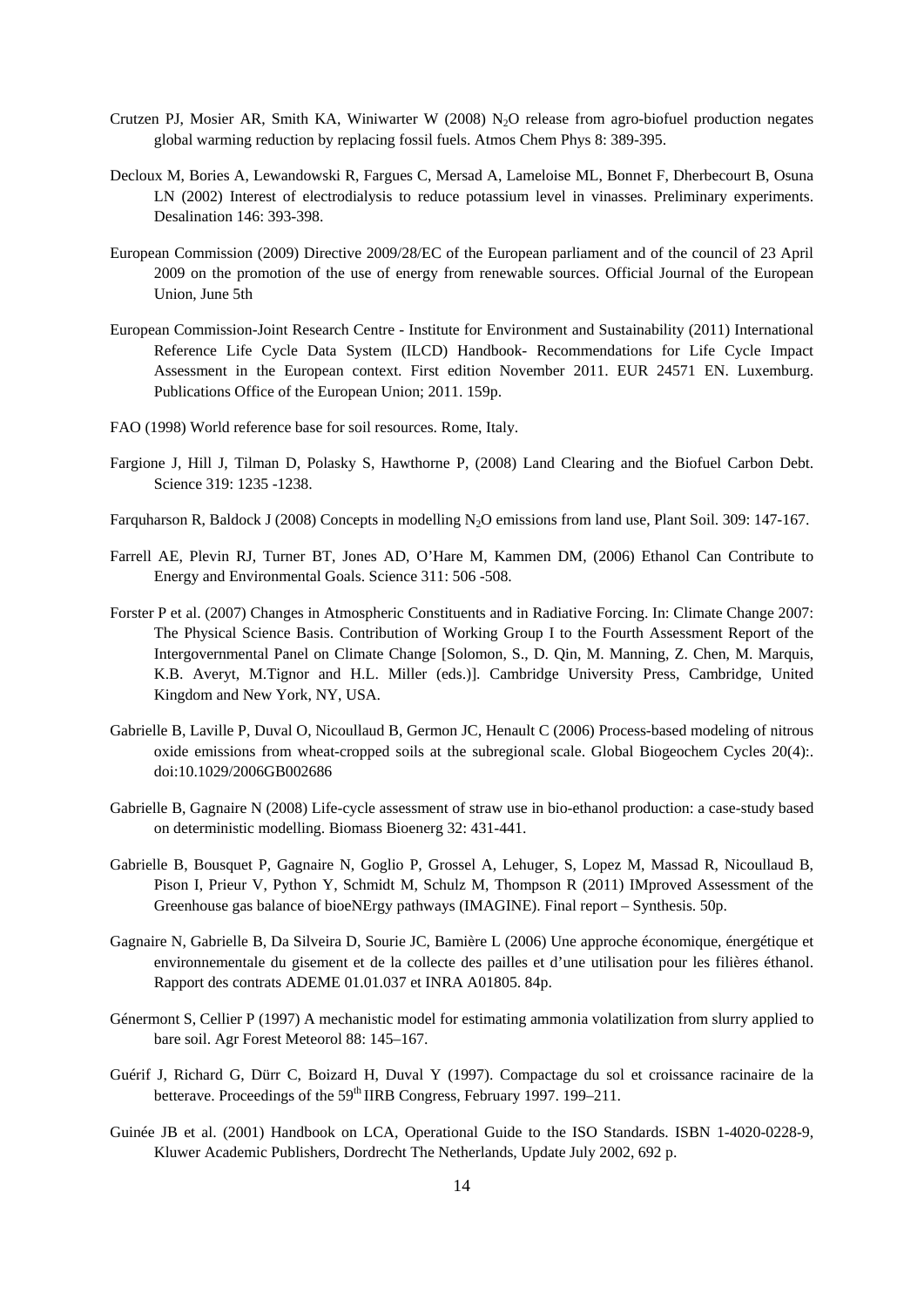- Hénault C, Bizouard F, Laville P, Gabrielle B, Nicoullaud B, Germon JC, Cellier P (2005) Predicting in situ soil N2O emission using NOE algorithm and soil database, Glob Change Biol 11: 115–127.
- IE (2011) Biograce, Harmonised Calculations of Biofuel Greenhouse Gas Emissions in Europe, by Intelligent Energy Europe. Available online: www.biograce.net/content/ghgcalculationtools/excelghgcalculations.
- IPCC (2001) Climate Change 2001: The Scientific Basis. Summary for Policymakers (Third Assessment Report). Intergovernmental Panel on Climate Change. Geneva, Switzerland.
- IPCC (2006) IPCC Guidelines for National Greenhouse Gas Inventories, Prepared by the National Greenhouse Gas Inventories Programme, Eggleston HS, Buendia L, Miwa K, Ngara T and Tanabe K (eds). Published: IGES, Japan.
- IPCC (2007) Summary for Policymakers. In Climate Change 2007: The Physical Science Basis. Contribution of Working Group I to the Fourth Assessment Report of the Intergovernmental Panel on Climate Change [Solomon, Qin, Manning, Chen, Marquis, Averyt, Tignor and Miller (eds.)]. Cambridge University Press, Cambridge, United Kingdom and New York, NY, USA. 2007, 18 p.
- IPCC (2011) Summary for Policymakers. In IPCC Special Report on Renewable Energy Sources and Climate Change Mitigation [ Edenhofer, O.; R. Pichs-Madruga, Y. Sokona, K. Seyboth P. Matschoss S. Kadner T. Zwickel, P. Eickemeier, G. Hansen S. Schlomer, a C. von Stechow (ed.) Cambridge University Press, Cambridge, United Kingdom and New York, NY, USA.
- ITB (2002) Revue technique sur la culture de betterave en France. Institut Technique français de la Betterave. 54 p.
- International Standard Organization (ISO) (2006) Environmental management Life cycle assessment Requirements and guidelines. ISO 14044, 2006
- JRC. JRC/EUCAR/CONCAWE (2008) Well-to-Wheels study. Version 3, year 2008. <http://ies.jrc.ec.europa.eu/our-activities/>support-to-eu-policies/well-to-wheels-analysis/WTW.html
- Langevin B, Basset-Mens C, Lardon L, (2010) Inclusion of the variability of diffuse pollutions in LCA for agriculture: the case of slurry application techniques. J Clean Prod 18: 747-755.
- Lehuger S, Gabrielle B, van Oijen M, Makowski D, Germon JC, Morvan T, Henault C (2009) Bayesian calibration of the nitrous oxide emission module of an agro-ecosystem model. Agric Ecosyst Environ 133: 208-222.
- Leviel B. (2000) Evaluation of risks and monitoring of nitrogen fluxes at the crop level on the Romanian and Bulgarian plain. Application to maize, wheat, rapeseed and sugar beet. Ph.D. Thesis. Institut National Polytechnique de Toulouse. 308 p.
- Leviel B, Crivineanu C, Gabrielle B, (2003) CERES-beet, a prediction model for sugar beet yield and environmental impact. Colloquium on « Sugar Beet Growth and Modelling », Lille, France, 12 September 2003. 143-152.
- Mamy L, Gabrielle B, Barriuso, E (2010). Compared environmental balances of weeding programmes for glyphosate -tolerant and non-tolerant crops. Environ Pollut 158: 3172-3178.
- Mosier AR, Duxbury JM, Freney JR, Heinemeyer O, Minami K (1996) Nitrous oxide emissions from agricultural fields: Assessment, measurement and mitigation. Plant Soil 181: 95-108.
- Nemecek T and Kägi T (2007) Life Cycle Inventories of Agricultural Production Systems. Data v2.0, Ecoinvent report N°15. Agrosope Reckenholz-Tänikon Research Station ART. 360 p.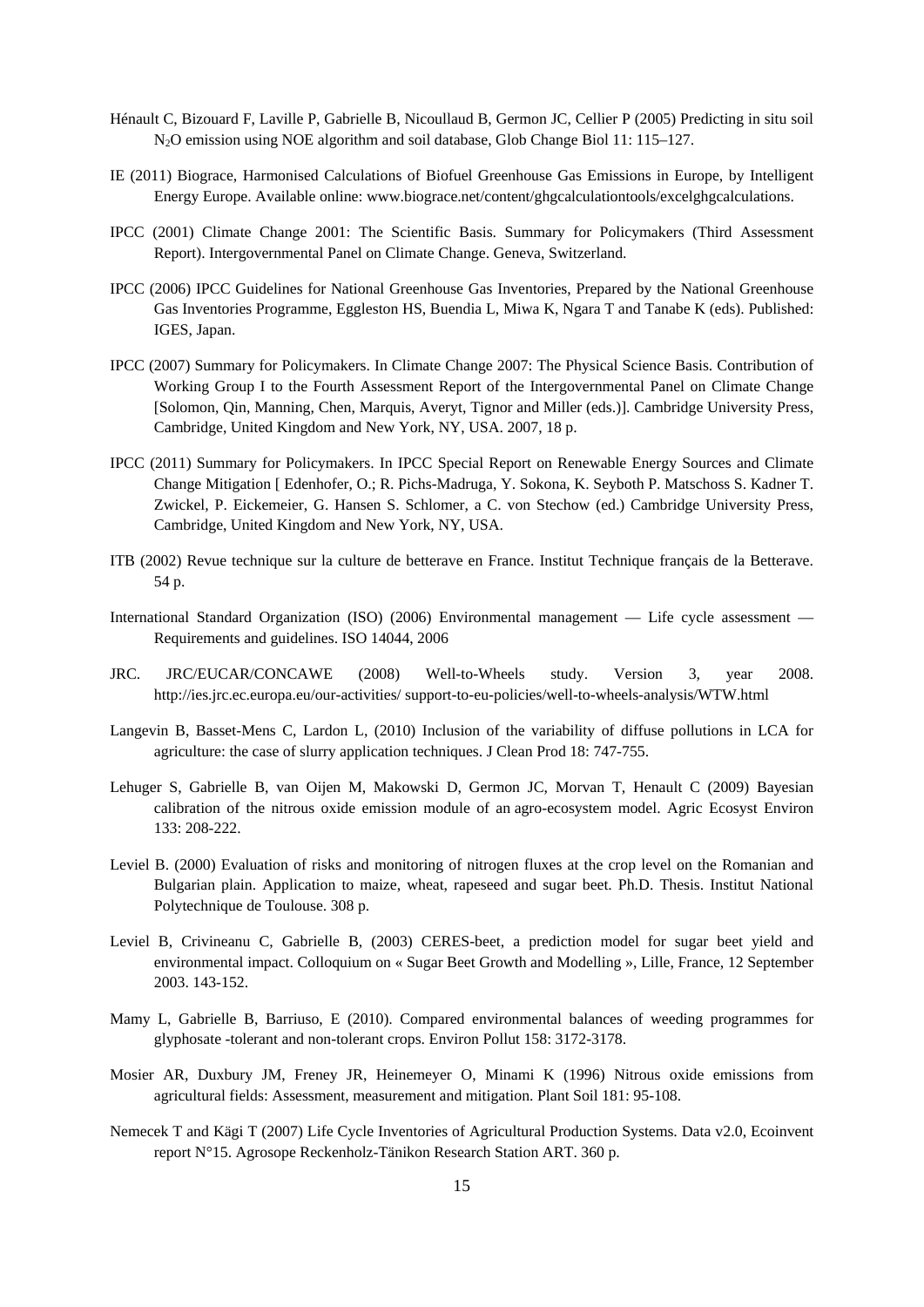Parkin TB (1987) Soil microsites as a source of denitrification variability. Soil Sci Soc Am J 51: 1194–1199.

- Prasuhn V (2006) Erfassung der PO4- Austräge für die Ökobilanzierung SALCA Phosphor. Agroscope Reckanholz-Tänikon ART. 20 p.
- Quirin M, Gärtner SO, Pehnt M, Reinhardt G (2004) CO<sub>2</sub> Mitigation through Biofuels in the Transport Sector. Status and Perspectives. Main report. IFEU, Heidelberg, Germany, Mai 2004, 66 p.
- Reinhard J, Zah R (2009) Global environmental consequences of increased biodiesel consumption in Switzerland: consequential life cycle assessment. J Clean Prod 17: S46–S56.
- Richner W, Oberholzer HR, Freiermuth R, Huguenin O, Walther U (2006) Modell zur Beurteilung des Nitratauswaschungspotenzials in Ökobilanzen-SLACA Nitrat, Agroscope Reckenholz-Tänilon ART, 25 p.
- Rolland MN, Gabrielle B, Laville P, Cellier P, Beekmann M, Gilliot J-M, Michelin J, Hadjar D, Curci G (2010) High-resolution inventory of NO emissions from agricultural soils over the Ile-de-France region RID A-2020-2011. Environ Pollut 158: 711-722.
- Schmid M, Neftel A, Fuhrer J (2000) Lachgasemissionen aus der Schweizer Landwirtschaft. Schriftenreihe der FAL 33. 131 p.
- Smeets EMW, Bouwman LF, Stehfest E, Van Vuuren DP, Posthuma A (2009) Contribution of N(2)O to the greenhouse gas balance of first-generation biofuels. Glob Change Biol 15: 780-780.
- Whitaker J, Ludley KE, Rowe R, Taylor G, Howard DC (2010) Sources of variability in greenhouse gas and energy balances for biofuel production: a systematic review. Glob Change Biol Bioenergy 2: 99-112.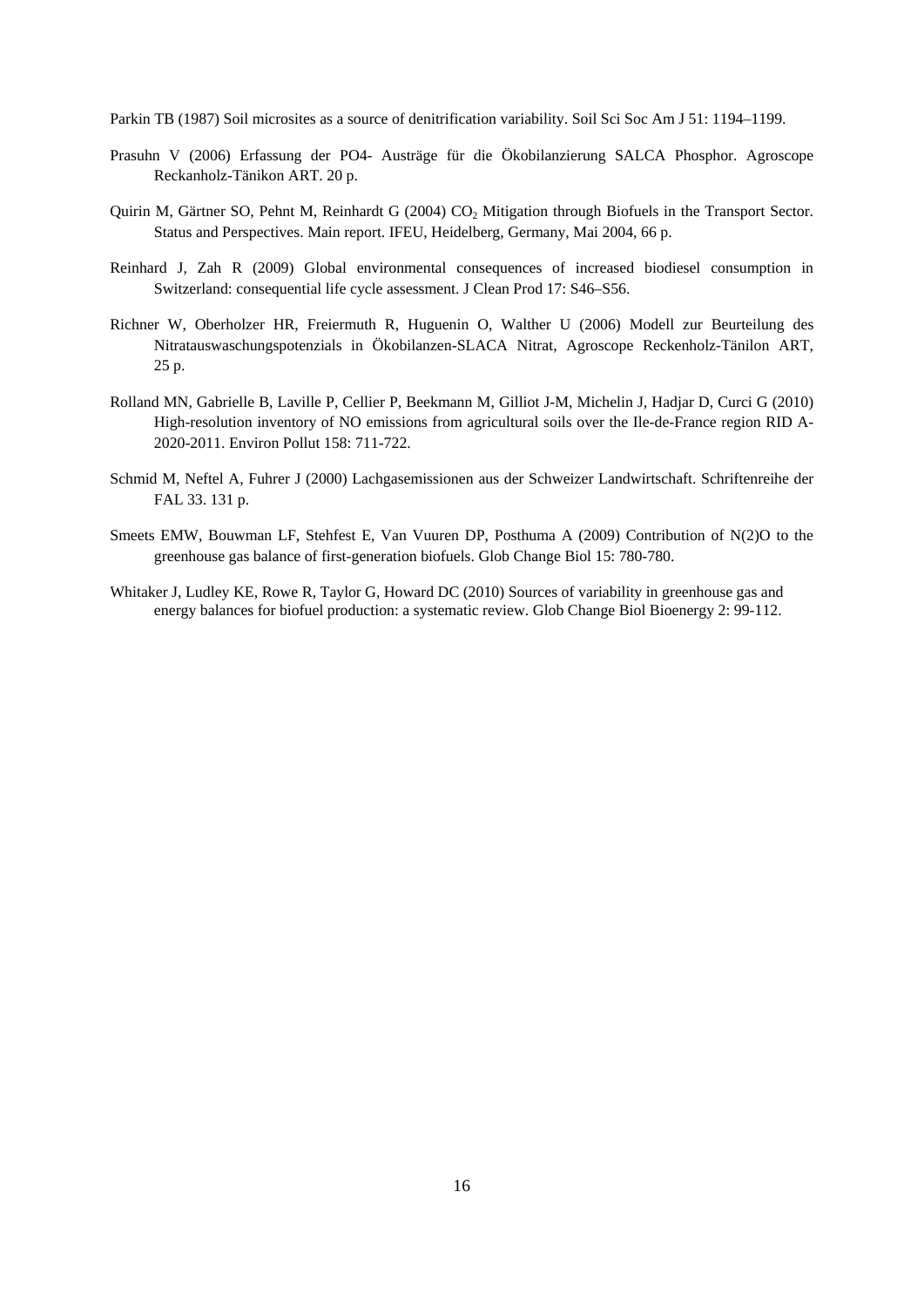**Table 1:** Key data on the sugar beet production modelled with CERES-EGC; 4 simulations of the crop rotations over 21 years to grow sugar beet every year; R25: mean of 6 years; R50: mean of 9 years; R75: mean of 6 years, with standard deviations into brackets. Emissions calculated with the coefficients from IPCC Tier 1 and Ecoinvent are given in italics for comparison; *x* is the weighted average of yields modelled with CERES-EGC.

|                                                         | <b>Baseline</b> rotation |                 |              |              |        | Optimized rotation |              |              |             |        |
|---------------------------------------------------------|--------------------------|-----------------|--------------|--------------|--------|--------------------|--------------|--------------|-------------|--------|
|                                                         | R <sub>25</sub>          | R <sub>50</sub> | R75          | <b>IPCC</b>  | Eco-   | R <sub>25</sub>    | <b>R50</b>   | R75          | <i>IPCC</i> | Eco-   |
|                                                         |                          |                 |              | <b>Tier1</b> | invent |                    |              |              | Tier 1      | invent |
| N-fertilization                                         | 140                      | 140             | 140          | 140          | 140    | 125                | 125          | 125          | 125         | 125    |
| $kg$ N ha <sup>-1</sup>                                 |                          |                 |              |              |        |                    |              |              |             |        |
| Mean yields                                             | 76                       | 94              | 96           | $x = 84$     | $x=84$ | 64                 | 79           | 80           | $x=70$      | $x=70$ |
| $tFM(16\% sugar)$                                       | $(\pm 41\%)$             | $(\pm 18\%)$    | $(\pm 16\%)$ |              |        | $(\pm 44\%)$       | $(\pm 15\%)$ | $(\pm 17\%)$ |             |        |
| Mean direct $N_2O$                                      | 1.08                     | 1.34            | 1.23         | 1.4          | 1.72   | 0.97               | 1.12         | 1.16         | 1.25        | 1.53   |
| kg N-N <sub>2</sub> O ha <sup>-1</sup> yr <sup>-1</sup> | $(\pm 43\%)$             | $(\pm 20\%)$    | $(\pm 13\%)$ |              |        | $(\pm 42\%)$       | $(\pm 11\%)$ | $(\pm 12\%)$ |             |        |
| Mean $NO_3^-$                                           | 5.3                      | 43.7            | 41.5         | 42           | 33.6   | 8.2                | 15.4         | 21.3         | 37.5        | 30     |
| $kg N-NO3 ha-1yr-1$                                     | $(\pm 149)$              | $(\pm 81\%)$    | $(\pm 65\%)$ |              |        | $(\pm 66\%)$       | $(\pm 43\%)$ | $(\pm 57\%)$ |             |        |
|                                                         | $%$ )                    |                 |              |              |        |                    |              |              |             |        |
| Mean $NO_x$                                             | 0.85                     | 0.80            | 0.81         |              | 0.36   | 0.71               | 0.65         | 0.66         |             | 0.32   |
| $g N-NOx ha-1yr-1$                                      | $(\pm 42\%)$             | $(\pm 14\%)$    | $(\pm 18\%)$ | 14           |        | $(\pm 42\%)$       | $(\pm 11\%)$ | $(\pm 14\%)$ | 12.5        |        |
| Mean $NH3$                                              | 5.4                      | 4.9             | 7.3          |              | 2.8    | 3.5                | 3.3          | 4.9          |             | 2.5    |
| kg N-NH <sub>3</sub> ha <sup>-1</sup> yr <sup>-1</sup>  | $(\pm 63\%)$             | $(\pm 84\%)$    | $(\pm 38\%)$ |              |        | $(\pm 59\%)$       | $(\pm 93%)$  | $(\pm 33\%)$ |             |        |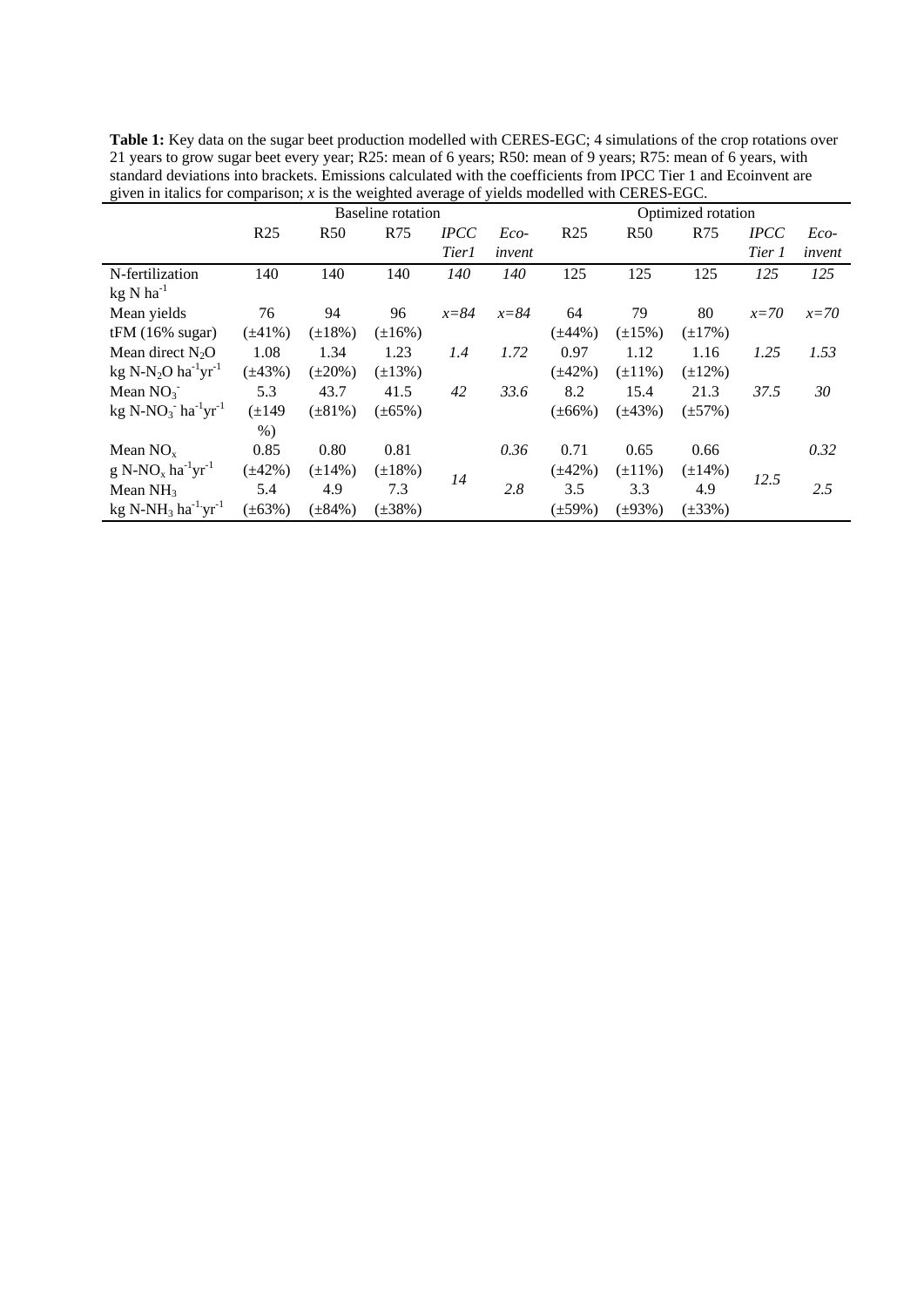| <b>Emissions</b><br>/kg ha <sup>-1</sup> yr <sup>-1</sup> | Modelled in our case study                                                                                                                                                                                                                                                                       | <b>Modelled in Ecoinvent</b><br>(Nemecek and Käki 2007)                            |  |  |  |
|-----------------------------------------------------------|--------------------------------------------------------------------------------------------------------------------------------------------------------------------------------------------------------------------------------------------------------------------------------------------------|------------------------------------------------------------------------------------|--|--|--|
| <b>Direct</b>                                             | Modelled with CERES-EGC model                                                                                                                                                                                                                                                                    | Modelled with several operational models                                           |  |  |  |
| $N-N2O$                                                   | Produced via denitrification and nitrification of<br>ammonium nitrate as influenced by soil<br>temperature, soil water content, soil<br>compaction, substrate availability, and<br>microbial potentials.                                                                                         | 1.25% of N-input (less volatilized N) in $kg \, ha^{-1}$                           |  |  |  |
|                                                           | Source: (Hénault et al. 2005; Bessou et al.<br>2010)                                                                                                                                                                                                                                             | Source: (Schmid et al. 2000)                                                       |  |  |  |
|                                                           | Modelled range: $[0.8 - 1\% \text{ of N-input}]$                                                                                                                                                                                                                                                 | Single value                                                                       |  |  |  |
| $N-NOx$                                                   | 0.5% of nitrified N<br>Source: (Rolland et al. 2010)<br>Modelled range: [0.5-0.6% of N-input]                                                                                                                                                                                                    | $N-NO_x = 21\% \text{ of } N-N_2O$<br>Source: (Schmid et al. 2000)<br>Single value |  |  |  |
| $N-NH_3$                                                  | Produced via volatilization as influenced by<br>soil energy balance                                                                                                                                                                                                                              | 2% of N-input in $kg \text{ ha}^{-1}$                                              |  |  |  |
|                                                           | Source: (Gabrielle et al. 2006)<br>Modelled range: [2.6-5.2% of N-input]                                                                                                                                                                                                                         | Source: (Asman 1992)<br>Single value                                               |  |  |  |
| $N-NO_3$                                                  | Through leaching as influenced by soil type<br>and depth, soil water content, plant uptake                                                                                                                                                                                                       | 24% of N-input in $kg \text{ ha}^{-1}$ for sugar beet                              |  |  |  |
|                                                           | Source: (Gabrielle et al. 2006)<br>Modelled range: [3.7-31.2% of N-input]                                                                                                                                                                                                                        | Source: (Richner et al. 2006)<br>Single value                                      |  |  |  |
| <b>Direct</b>                                             | Not modelled with CERES-EGC model but<br>with several operational models                                                                                                                                                                                                                         | Modelled with several operational models                                           |  |  |  |
| $C-CO2$                                                   | From lime application 12% of $C$ -CaCO <sub>3</sub> yr <sup>-1</sup><br>with a large uncertainty (50%), 12% being the<br>maximum possible fraction<br>Source: (IPCC 2006)                                                                                                                        | Not available                                                                      |  |  |  |
| $C$ - $CH4$                                               | Not considered                                                                                                                                                                                                                                                                                   | Not available                                                                      |  |  |  |
| $P-PO43$                                                  | In kg P $ha^{-1}yr^{-1}$<br>-through leaching in arable land (to groundwater): 0.07<br>-through run-off in open arable land (to surface water): $0.175*(1+0.2/80)*kg P_2O_5$<br>-through erosion to rivers (not considered in our case study due to some lack of data)<br>Source: (Prasuhn 2006) |                                                                                    |  |  |  |
| <b>Indirect</b>                                           | Not modelled with CERES-EGC model but<br>with several operational models                                                                                                                                                                                                                         | Modelled with several operational models                                           |  |  |  |
| $N-N2O$                                                   | 0.75% of leached $NO_3$ <sup>--</sup> N + 1% of volatilized<br>$NOx$ -N and NH3-N                                                                                                                                                                                                                | 2.5% of leached $NO_3 - N + 1\%$ of volatilized<br>$NH3-N$                         |  |  |  |
|                                                           | Source: (IPCC 2006)                                                                                                                                                                                                                                                                              | Source: (Schmid et al. 2000)                                                       |  |  |  |

**Table 2:** Modelling of field natural emissions in our case study compared to modelling field emissions in Ecoinvent.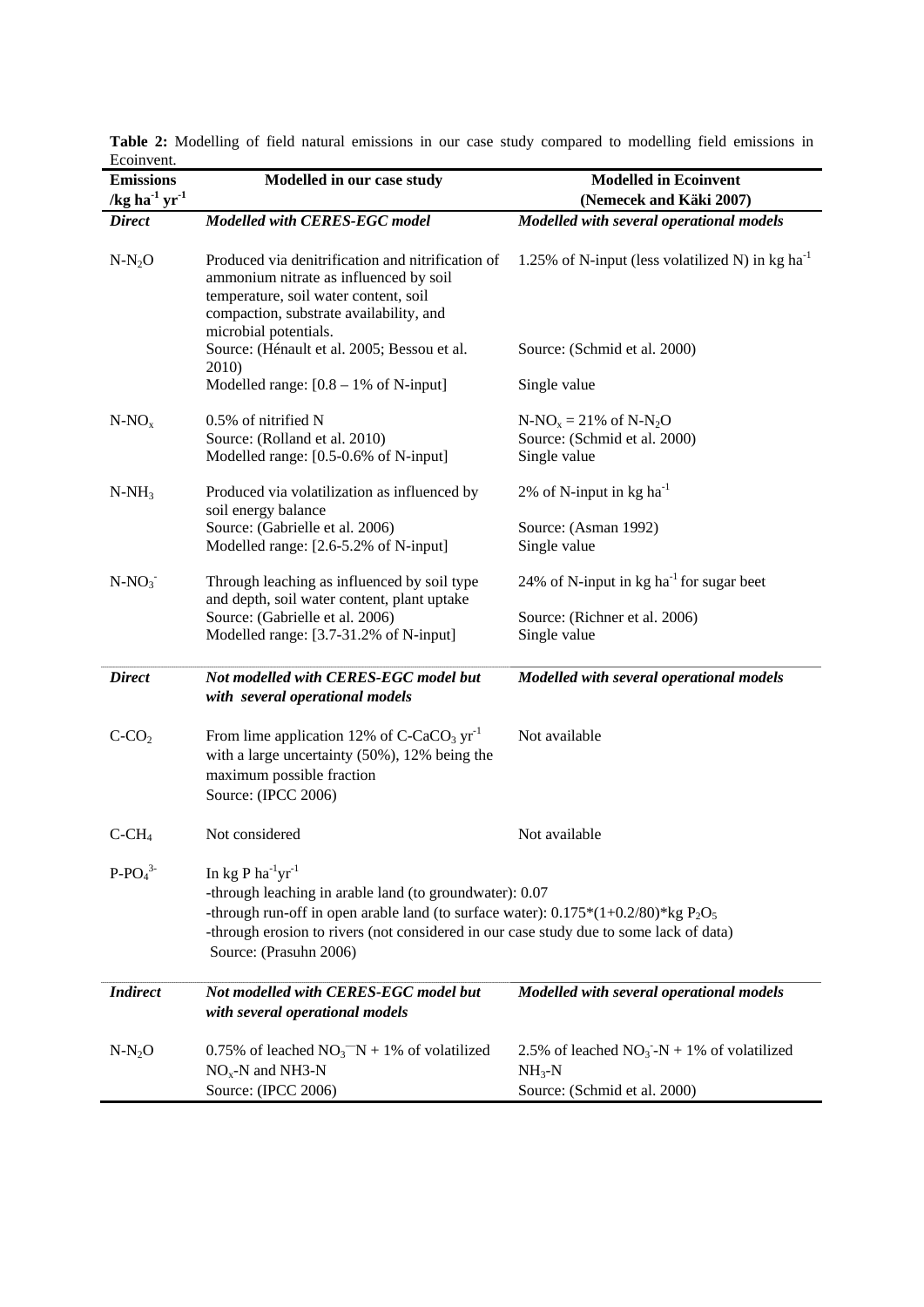| <b>Impact categories</b>                            | Reference substances                    | <b>Main contributing substances</b>                                       |  |  |
|-----------------------------------------------------|-----------------------------------------|---------------------------------------------------------------------------|--|--|
| Depletion of abiotic resources                      | $kg_{eq}Sb$                             | Iron ore, Crude oil                                                       |  |  |
| Acidification                                       | $kg_{eq}$ $SO_2$                        | $SO_2$ , NO <sub>x</sub> , NH <sub>3</sub>                                |  |  |
| Eutrophication                                      | $kg_{eq}$ PO <sub>4</sub> <sup>3-</sup> | $PO43$ , NO <sub>3</sub> , most N-compounds                               |  |  |
| Global warming (GWP20, GWP100)                      | $kg_{eq}CO2$                            | $CO2$ , N <sub>2</sub> O                                                  |  |  |
| Stratospheric ozone layer depletion                 | $kg_{eq}$ CFC-11                        | <b>CFC</b>                                                                |  |  |
| Human toxicity                                      | $kg_{eq}$ 1,4-DB                        | $N_2O$ , $NO_x$ , $NH_3$ , Particules, $SO_2$ ,<br>Acrylonitrile, Cadmium |  |  |
| Ecotoxicity: freshwater, marine, and<br>terrestrial | $kg_{eq}$ 1,4-DB                        | Acrylonitrile, Cadmium, Particles,<br>$N2O$ , $NH3$ , $SO2$               |  |  |
| Photo-oxidant formation                             | $kg_{eq}C_2H_4$                         | $CO$ , Toluene, $NOx$                                                     |  |  |

**Table 3**: Baseline impact categories in CML 2000 v2.0 (Guinée et al. 2001)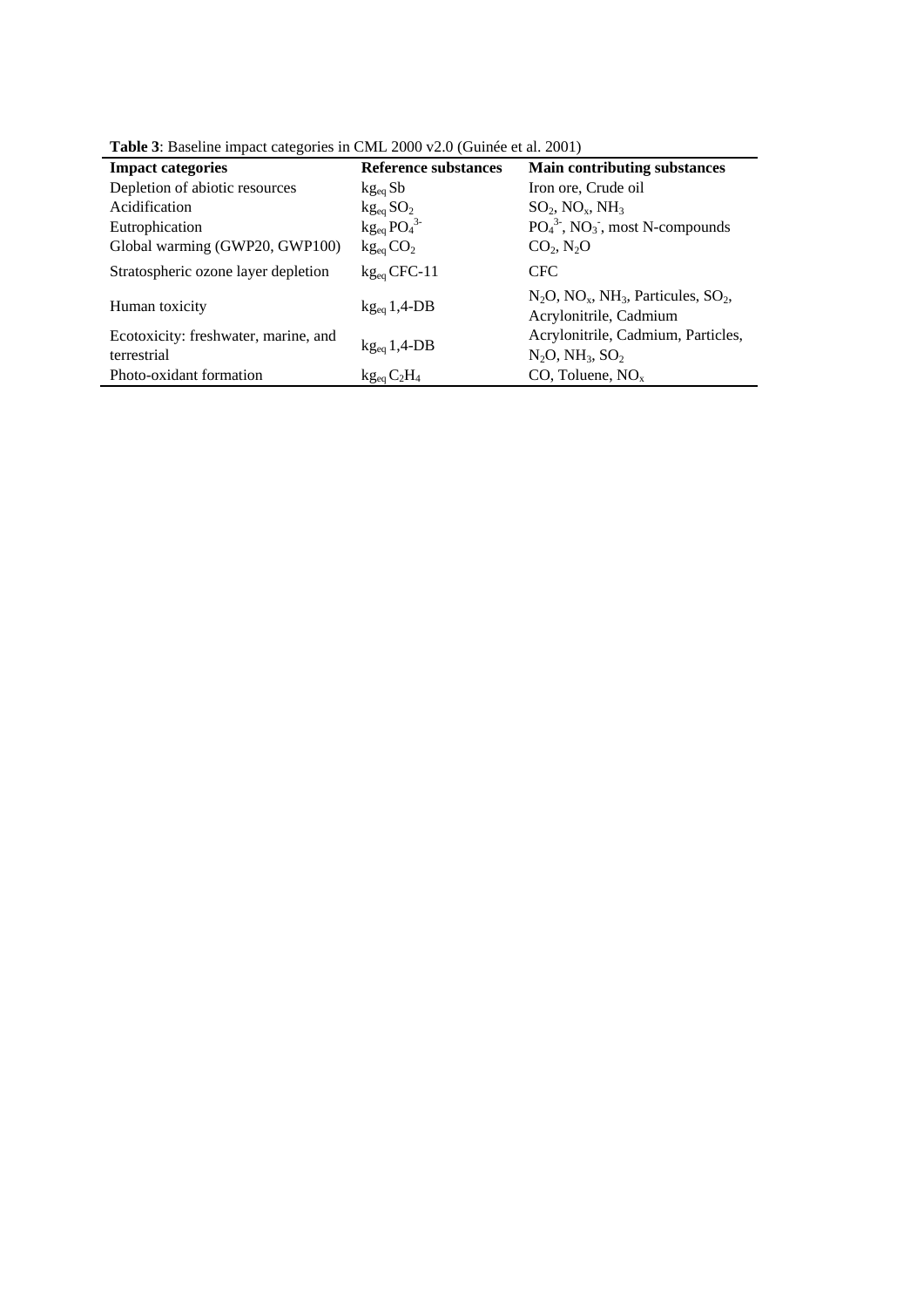



Figure 1: Well-to-Tank system boundaries of compared fuel chains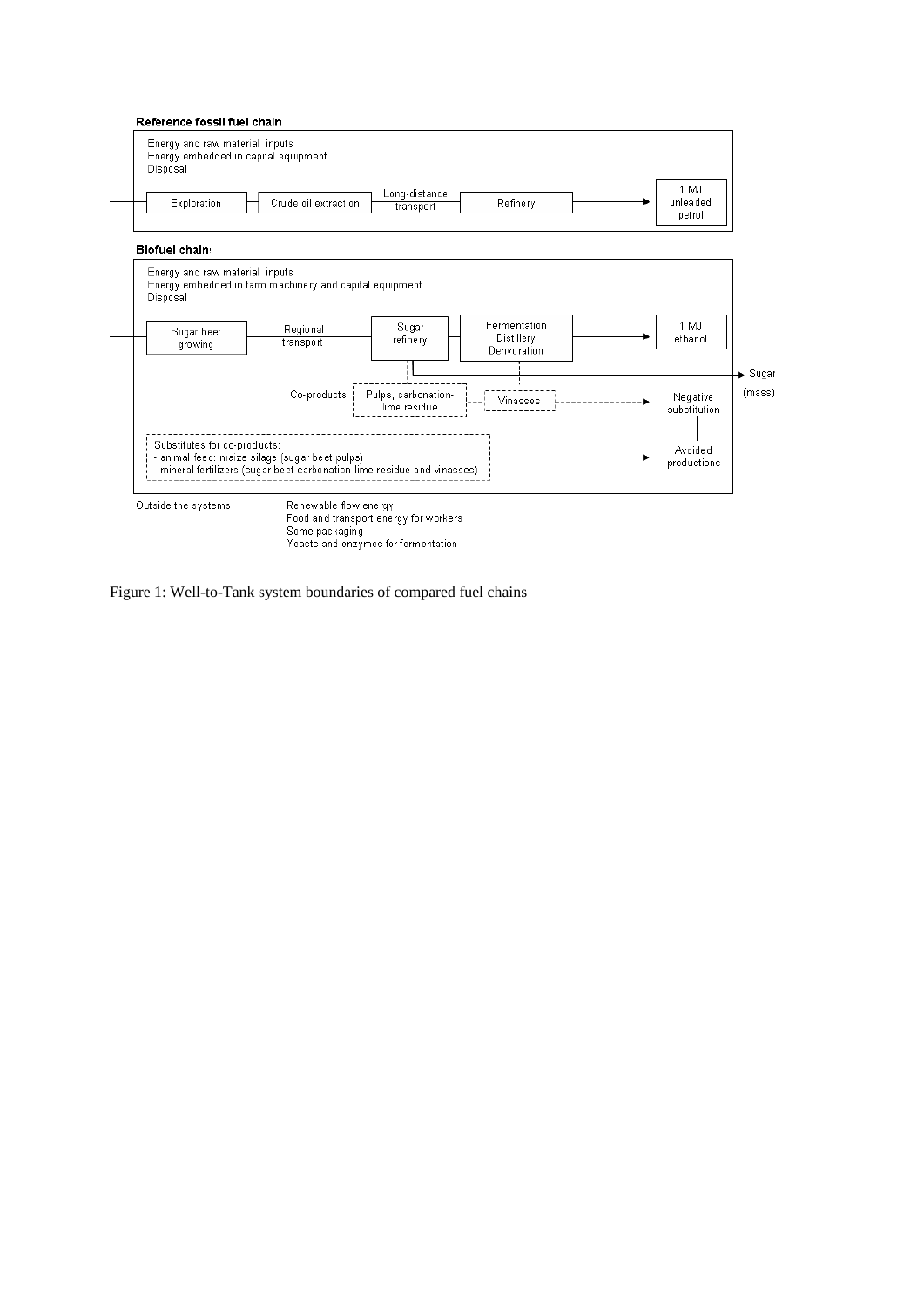

Figure 2: Results of the Bayesian calibration of CERES-NOE2 (best set of parameter values), simulated fluxes in black, observed in grey (a) Sugar beet plot in 2007: RMSE (N<sub>2</sub>O daily emissions): 6.97 g N-N<sub>2</sub>O ha<sup>-1</sup> d<sup>-1</sup>; RMSE (cumulated N<sub>2</sub>O emissions): 138.89 g N-N<sub>2</sub>O ha<sup>-1</sup>; (b) Sugar beet plot in 2008-9: RMSEP (N<sub>2</sub>O daily emissions): 8.04 g N-N<sub>2</sub>O ha<sup>-1</sup> d<sup>-1</sup>; RMSEP (cumulated N<sub>2</sub>O emissions): 266.78 g N-N<sub>2</sub>O ha<sup>-1</sup>.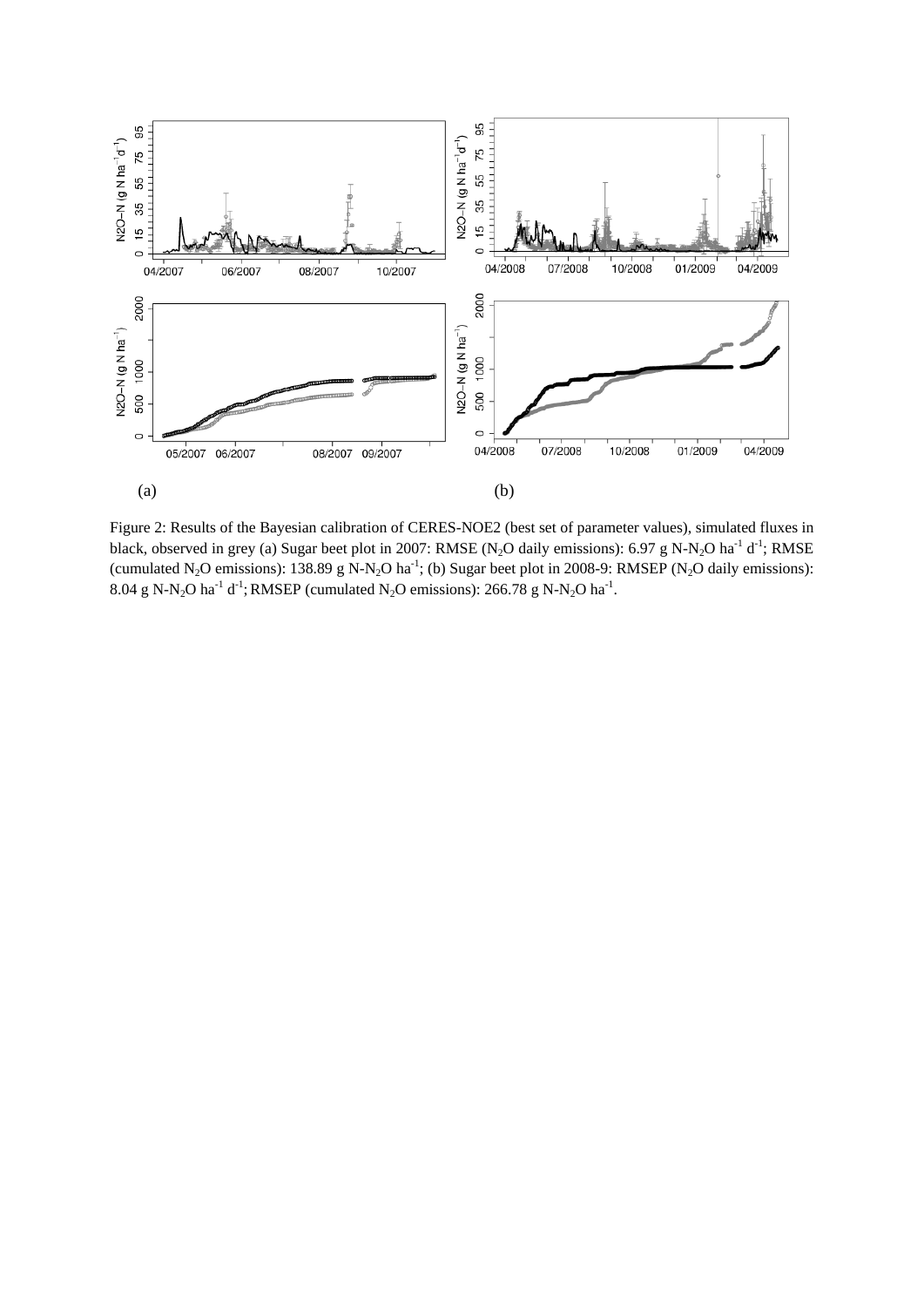

Figure 3: Rainfall patterns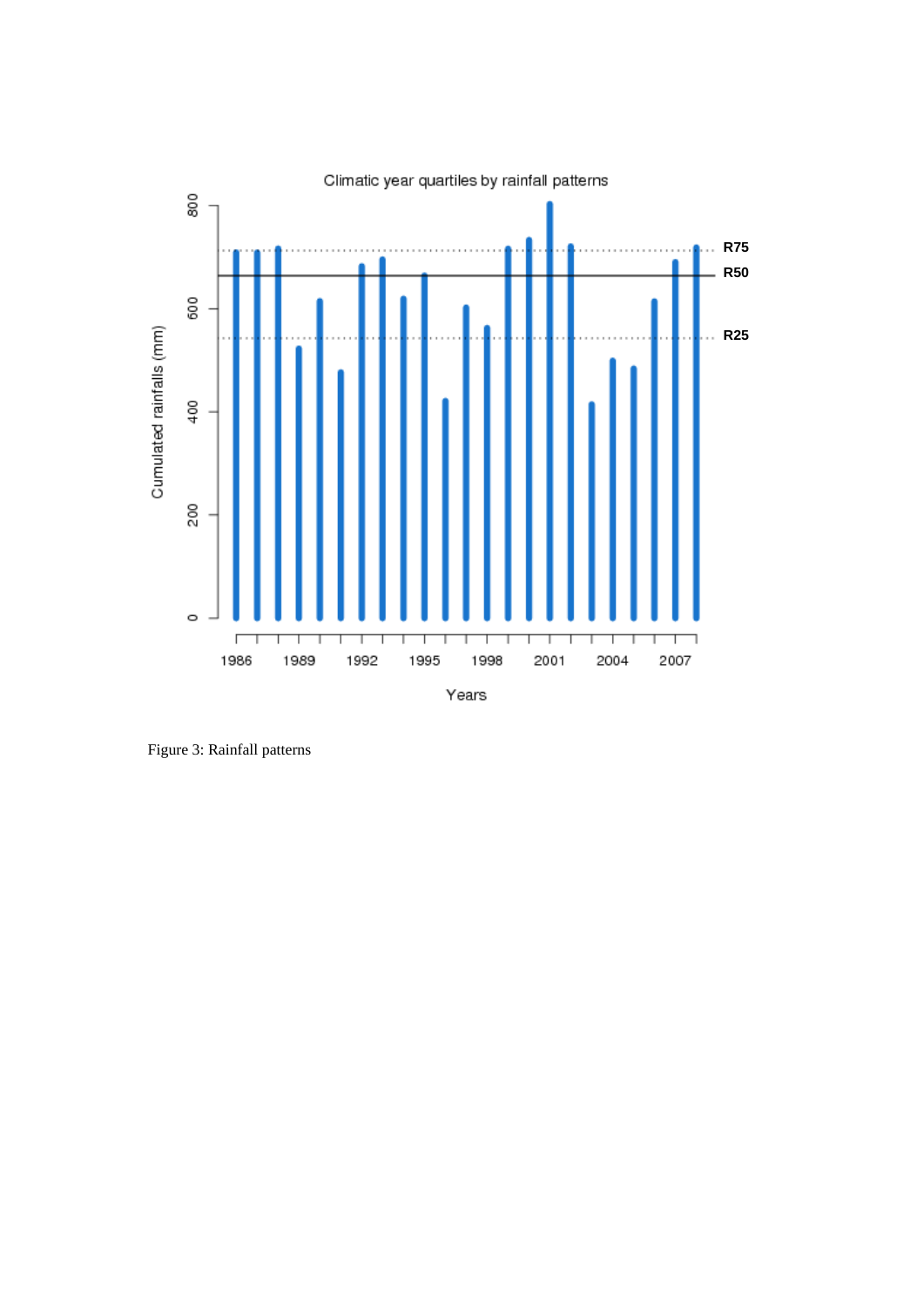

Figure 4: Overview of the study approach and tested parameters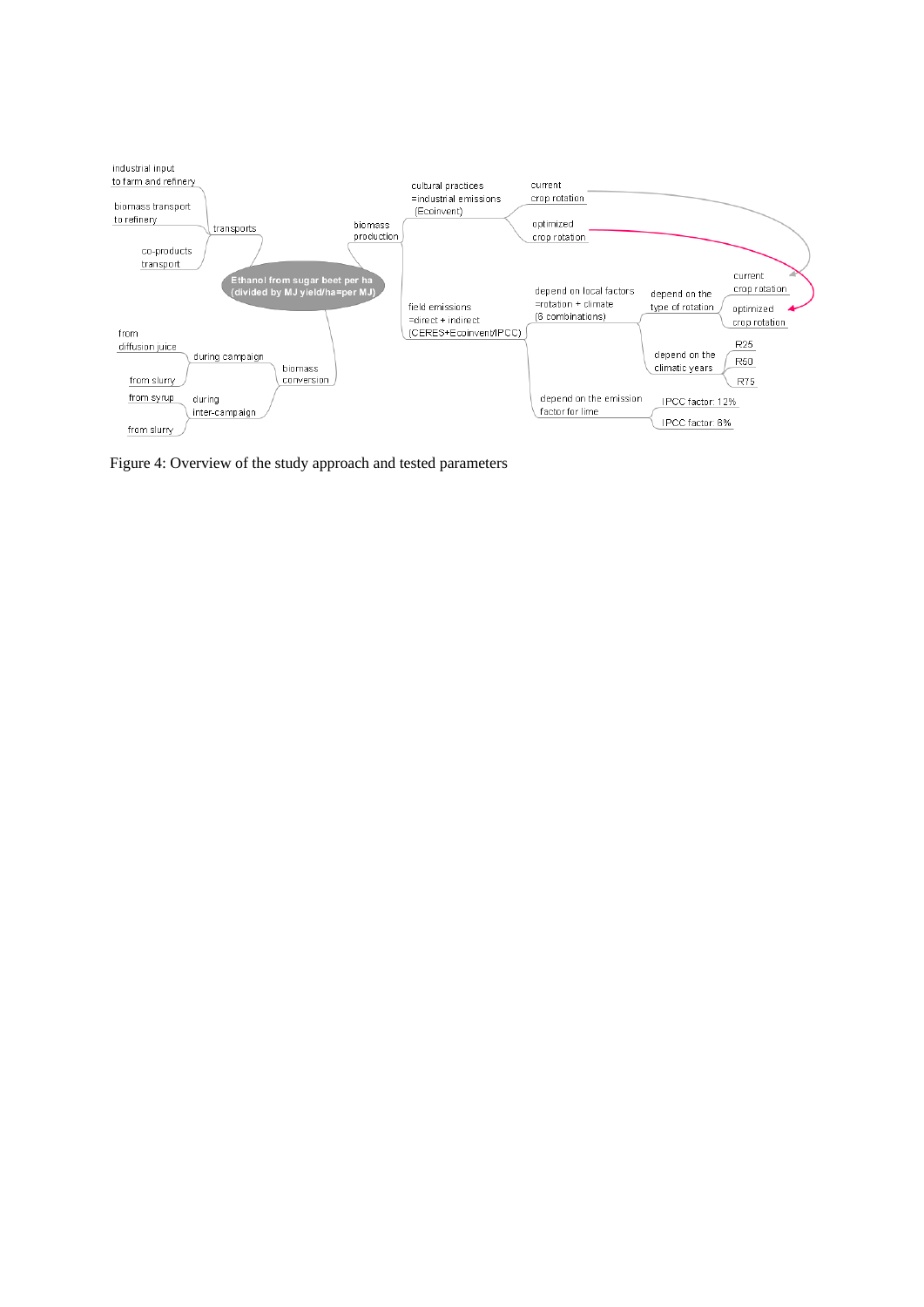

EtOH‐R25 EtOH‐R25optim EtOH‐R50 EtOH‐R50optim EtOH‐R75 EtOH‐R75optim Fossilgasoline Figure 5: Compared LCA results of sugar beet ethanol (6 combinations) and gasoline on a MJ basis